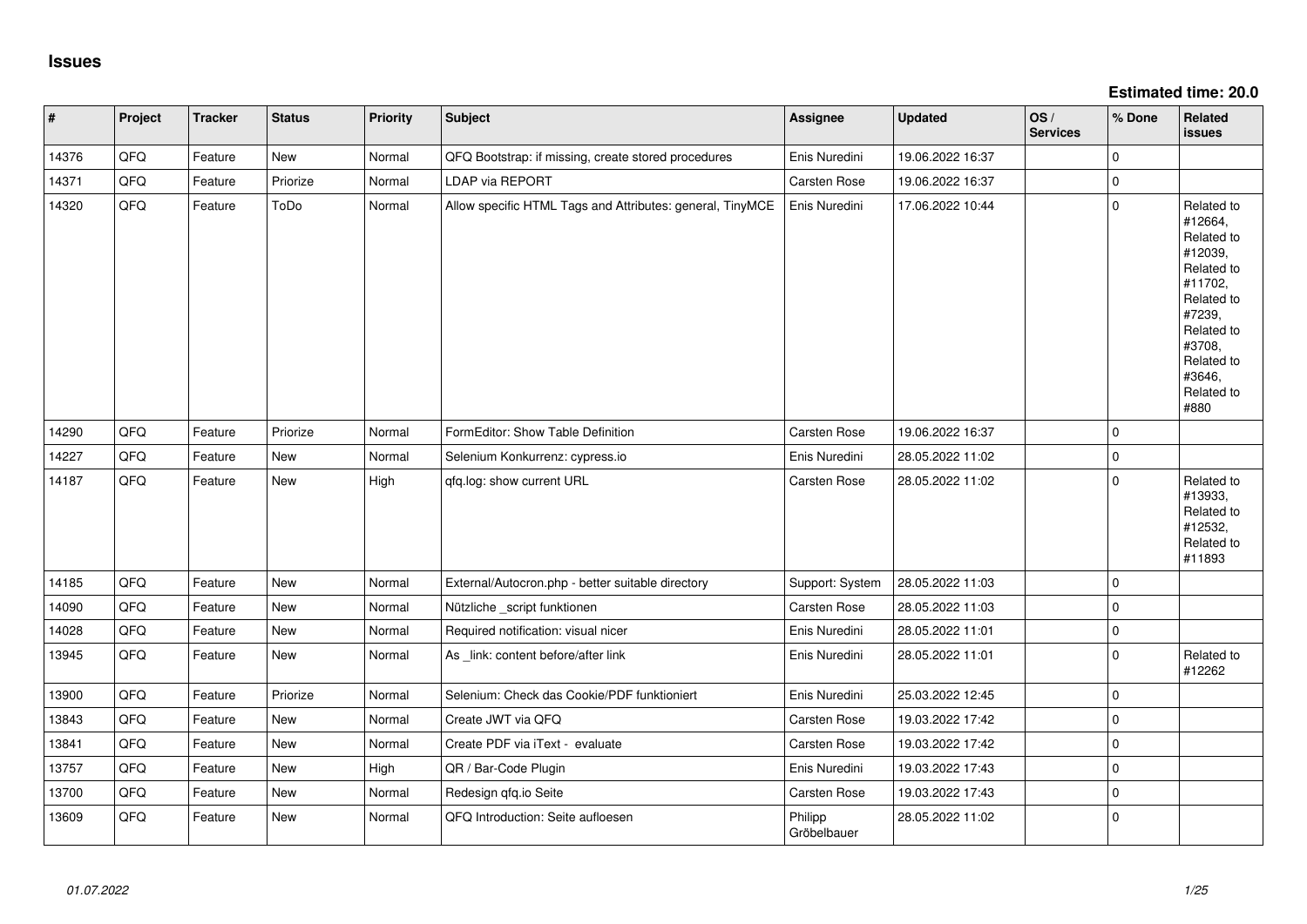| #     | Project | <b>Tracker</b> | <b>Status</b>              | <b>Priority</b> | Subject                                                                                                                               | Assignee            | <b>Updated</b>   | OS/<br><b>Services</b> | % Done      | Related<br>issues                                                      |
|-------|---------|----------------|----------------------------|-----------------|---------------------------------------------------------------------------------------------------------------------------------------|---------------------|------------------|------------------------|-------------|------------------------------------------------------------------------|
| 13608 | QFQ     | Feature        | Some day<br>maybe          | Normal          | Automatic Browser Language Redirect                                                                                                   | Enis Nuredini       | 17.06.2022 08:35 |                        | $\mathbf 0$ |                                                                        |
| 13566 | QFQ     | Feature        | Ready to sync<br>(develop) | Normal          | Delete config-example.qfq.php file                                                                                                    | <b>Carsten Rose</b> | 23.12.2021 09:25 |                        | $\pmb{0}$   |                                                                        |
| 13467 | QFQ     | Feature        | New                        | Normal          | ChangeLog Generator                                                                                                                   | <b>Carsten Rose</b> | 19.03.2022 17:46 |                        | $\mathbf 0$ | Related to<br>#11460                                                   |
| 13354 | QFQ     | Feature        | <b>New</b>                 | Normal          | Using Websocket in QFQ                                                                                                                | <b>Carsten Rose</b> | 10.11.2021 15:47 |                        | $\mathbf 0$ |                                                                        |
| 12679 | QFQ     | Feature        | New                        | Normal          | tablesorter: custom column width                                                                                                      | Carsten Rose        | 16.06.2021 11:10 |                        | $\pmb{0}$   |                                                                        |
| 12664 | QFQ     | Feature        | New                        | Normal          | TinyMCE: report/remove malicous HTML/JS Code                                                                                          | <b>Carsten Rose</b> | 19.03.2022 17:47 |                        | $\mathbf 0$ | Related to<br>#14320                                                   |
| 12630 | QFQ     | Feature        | In Progress                | Normal          | Input: date[time]: min / max values                                                                                                   | Enis Nuredini       | 20.06.2022 18:31 |                        | $\mathbf 0$ | Related to<br>#10096.<br>Related to<br>#14302,<br>Related to<br>#14303 |
| 12611 | QFQ     | Feature        | Some day<br>maybe          | Normal          | Refactoring: Bootstrap with Lazy Loading                                                                                              | Carsten Rose        | 08.06.2022 10:37 |                        | $\mathbf 0$ | Related to<br>#12490,<br>Related to<br>#10013,<br>Related to<br>#7732  |
| 12603 | QFQ     | Feature        | New                        | Normal          | Dropdown (Select), Radio, checkbox:<br>itemListAlways={{!SELECT key, value}}                                                          | Carsten Rose        | 19.03.2022 17:47 |                        | $\mathbf 0$ |                                                                        |
| 12556 | QFQ     | Feature        | New                        | Normal          | Pills Title: colored = static or dynamic on allrequiredgiven                                                                          | Benjamin Baer       | 19.03.2022 17:49 |                        | $\mathbf 0$ |                                                                        |
| 12544 | QFQ     | Feature        | New                        | High            | a) ' AS _link' new also as ' AS _format', b) sortierung via<br>'display: none;', c) '_format' benoeitgt nicht zwingend<br>u/U/p/m/z/d | Carsten Rose        | 14.12.2021 16:03 |                        | $\mathbf 0$ |                                                                        |
| 12532 | QFQ     | Feature        | <b>New</b>                 | High            | SIP-Parameter bei Seitenaufruf in Browser-Console<br>anzeigen                                                                         | <b>Carsten Rose</b> | 07.12.2021 17:19 |                        | $\mathbf 0$ | Related to<br>#11893,<br>Related to<br>#14187                          |
| 12504 | QFQ     | Feature        | Priorize                   | Normal          | sql.log: report fe.id                                                                                                                 | Carsten Rose        | 05.05.2021 22:09 |                        | 0           |                                                                        |
| 12503 | QFQ     | Feature        | Priorize                   | Normal          | Detect dangerous UPDATE statement with missing WHERE   Carsten Rose                                                                   |                     | 05.05.2021 22:09 |                        | $\mathsf 0$ |                                                                        |
| 12490 | QFQ     | Feature        | New                        | Normal          | Loading Plugins in QFQ - see what tinymce does. (lazy<br>loading)                                                                     | Benjamin Baer       | 08.06.2022 10:37 |                        | 0           | Related to<br>#12611,<br>Related to<br>#10013,<br>Related to<br>#7732  |
| 12480 | QFQ     | Feature        | New                        | Normal          | If QFQ upgrade is running, block further request                                                                                      | Carsten Rose        | 03.05.2021 20:45 |                        | 0           |                                                                        |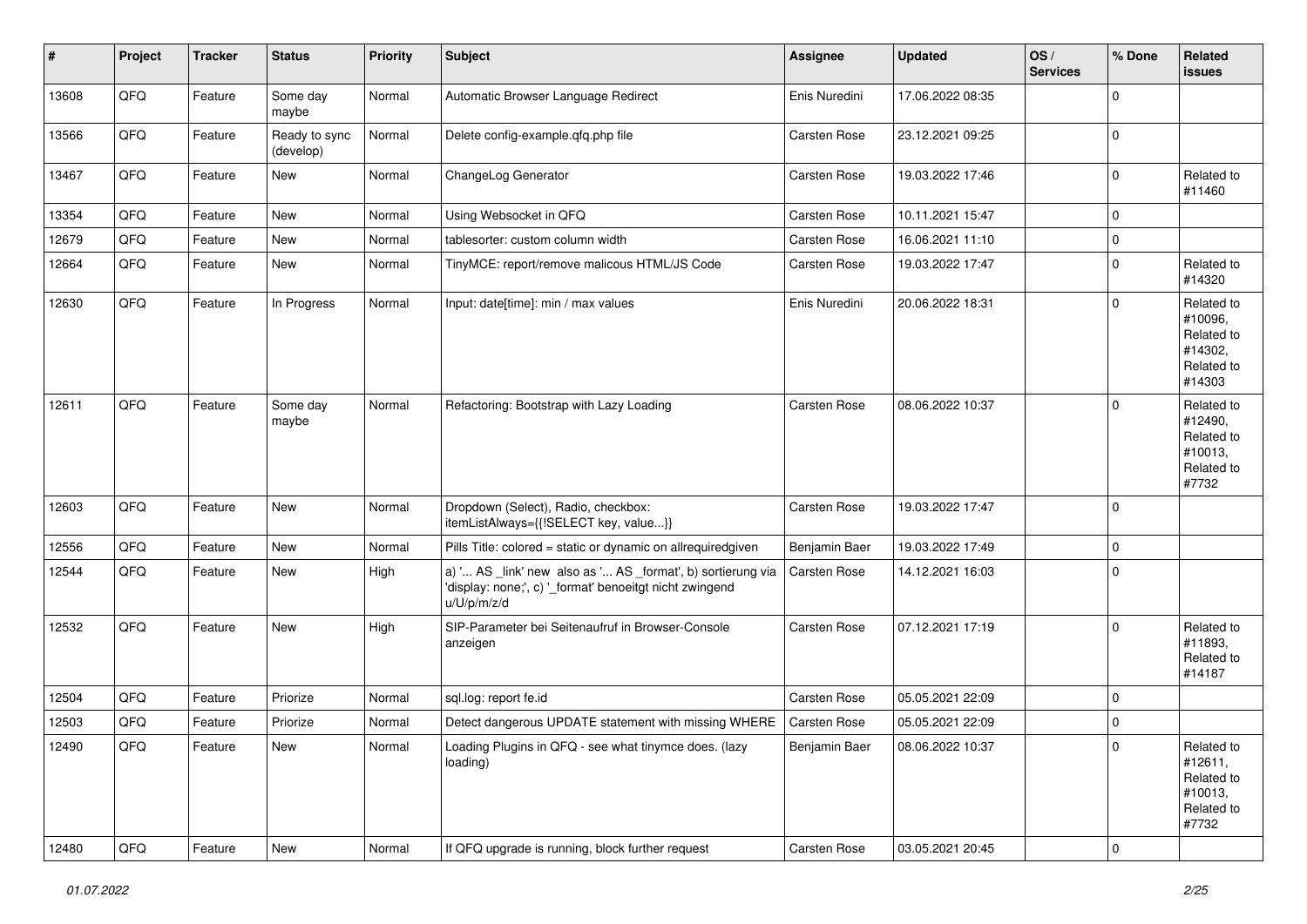| #     | Project | <b>Tracker</b> | <b>Status</b>     | Priority | <b>Subject</b>                                                                                                 | <b>Assignee</b>     | <b>Updated</b>   | OS/<br><b>Services</b> | % Done      | Related<br><b>issues</b>                                                    |
|-------|---------|----------------|-------------------|----------|----------------------------------------------------------------------------------------------------------------|---------------------|------------------|------------------------|-------------|-----------------------------------------------------------------------------|
| 12477 | QFQ     | Feature        | <b>New</b>        | Normal   | Support for refactoring: Form, FormElement, diverse<br>Tabellen/Spalten, tt-content Records                    | <b>Carsten Rose</b> | 03.05.2021 20:45 |                        | $\Omega$    |                                                                             |
| 12476 | QFQ     | Feature        | <b>New</b>        | Normal   | clearMe: a) should trigger 'dirty', b) sticky on textarea resize                                               | Benjamin Baer       | 04.01.2022 08:40 |                        | $\Omega$    | Related to<br>#9528                                                         |
| 12474 | QFQ     | Feature        | New               | Normal   | Check BaseConfigURL if it is given and the the last char is '/'                                                | Carsten Rose        | 03.05.2021 20:45 |                        | $\Omega$    |                                                                             |
| 12465 | QFQ     | Feature        | <b>New</b>        | Normal   | QFQ Function: use in FE to fill StoreRecord                                                                    | Carsten Rose        | 05.05.2021 21:58 |                        | $\mathbf 0$ |                                                                             |
| 12452 | QFQ     | Feature        | Priorize          | Normal   | BaseURL: alsways with '/' at the end                                                                           | Carsten Rose        | 19.06.2022 13:45 |                        | $\Omega$    | Related to<br>#10782                                                        |
| 12439 | QFQ     | Feature        | In Progress       | Normal   | TinyMCE Paste from Word & Character Count/Limit                                                                | Carsten Rose        | 05.05.2021 22:15 |                        | 0           |                                                                             |
| 12413 | QFQ     | Feature        | <b>New</b>        | Normal   | STORE TYPO3: enhance for {{be users.email:T}},<br>{{fe users.email:T}}                                         | <b>Carsten Rose</b> | 03.05.2021 20:45 |                        | $\Omega$    | Related to<br>#12412,<br>Related to<br>#10012                               |
| 12412 | QFQ     | Feature        | <b>New</b>        | Normal   | Action/Escape qualifier 'e' (empty), '0': if given, an empty<br>string (or '0') will be treated as 'not found' | Carsten Rose        | 08.05.2021 09:40 |                        | $\Omega$    | Related to<br>#12413,<br>Related to<br>#10012                               |
| 12400 | QFQ     | Feature        | New               | Normal   | Tutorial ist in QFQ Doku, Wird in der Suche gefunden, es<br>gibt aber kein Menupunkt - Inhalt ueberpruefen     | <b>Carsten Rose</b> | 03.05.2021 20:45 |                        | $\Omega$    |                                                                             |
| 12337 | QFQ     | Feature        | Some day<br>maybe | Normal   | Database.php: better caching                                                                                   | Carsten Rose        | 16.09.2021 15:10 |                        | $\Omega$    |                                                                             |
| 12330 | QFQ     | Feature        | <b>New</b>        | Normal   | Copy to input field / text area / TinyMCE                                                                      | Carsten Rose        | 07.04.2021 09:01 |                        | $\Omega$    |                                                                             |
| 12315 | QFQ     | Feature        | Some day<br>maybe | Normal   | Form History (Diffs) / Backups                                                                                 | Carsten Rose        | 16.09.2021 15:10 |                        | $\Omega$    |                                                                             |
| 12269 | QFQ     | Feature        | New               | Normal   | 2FA - Login                                                                                                    | Carsten Rose        | 03.05.2021 20:45 |                        | $\Omega$    |                                                                             |
| 12262 | QFQ     | Feature        | ToDo              | Normal   | Form buttons on top: more customable                                                                           | Enis Nuredini       | 17.06.2022 10:44 |                        | $\Omega$    | Related to<br>#13945, Has<br>duplicate<br>#4046, Has<br>duplicate<br>#10080 |
| 12186 | QFQ     | Feature        | <b>New</b>        | High     | TinyMCE Config für Objekte                                                                                     | <b>Carsten Rose</b> | 07.12.2021 17:19 |                        | $\Omega$    | <b>Blocks</b><br>#12632                                                     |
| 12163 | QFQ     | Feature        | New               | Normal   | Checkbox: table wrap                                                                                           | Carsten Rose        | 03.05.2021 20:51 |                        | $\Omega$    |                                                                             |
| 12162 | QFQ     | Feature        | New               | Normal   | FE.type=sendmail: personalized mailing (several mails) via<br>template                                         | <b>Carsten Rose</b> | 03.05.2021 20:45 |                        | $\Omega$    |                                                                             |
| 12156 | QFQ     | Feature        | New               | Normal   | Form: Optional disable 'leave page'                                                                            |                     | 03.05.2021 20:45 |                        | $\Omega$    |                                                                             |
| 12146 | QFQ     | Feature        | New               | Normal   | Autocron Job: Anzeigen wann der naechste Job ausgefuehrt<br>wird, resp das er nicht ausgefuehrt wird           | <b>Carsten Rose</b> | 15.03.2021 15:23 |                        | $\Omega$    |                                                                             |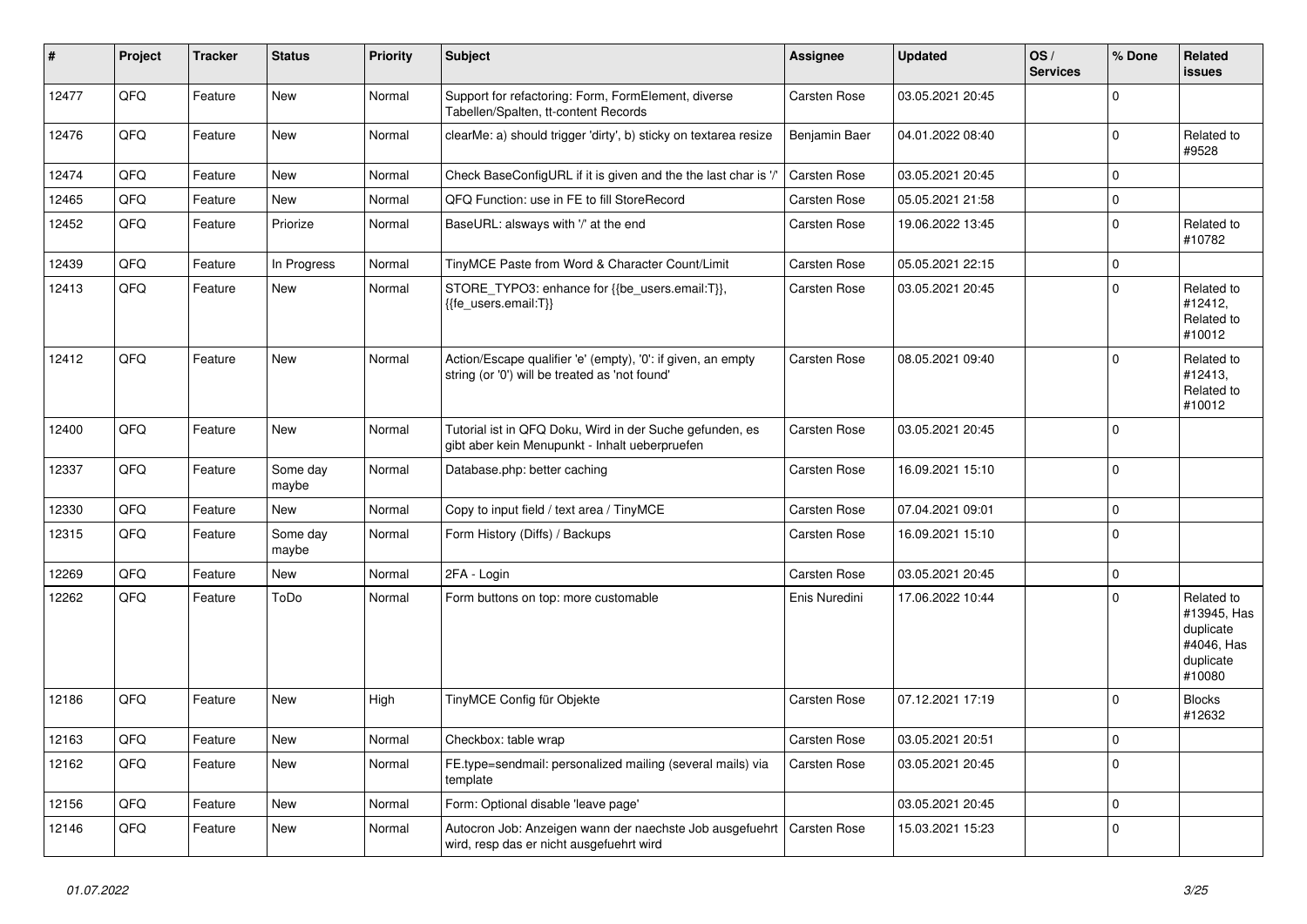| #     | Project | <b>Tracker</b> | <b>Status</b> | <b>Priority</b> | <b>Subject</b>                                                                                       | Assignee                                               | <b>Updated</b>   | OS/<br><b>Services</b> | % Done   | Related<br><b>issues</b>                      |                      |
|-------|---------|----------------|---------------|-----------------|------------------------------------------------------------------------------------------------------|--------------------------------------------------------|------------------|------------------------|----------|-----------------------------------------------|----------------------|
| 12135 | QFQ     | Feature        | <b>New</b>    | Normal          | Subrecord: Notiz                                                                                     |                                                        | 24.04.2021 16:58 |                        | $\Omega$ |                                               |                      |
| 12119 | QFQ     | Feature        | <b>New</b>    | Normal          | AS paged: error message missing if there ist no 'r' argument.                                        | <b>Carsten Rose</b>                                    | 03.05.2021 20:51 |                        | $\Omega$ |                                               |                      |
| 12109 | QFQ     | Feature        | <b>New</b>    | Normal          | Donwload Link: Plain, SIP, Persistent Link, Peristent SIP -<br>new notation                          | Carsten Rose                                           | 03.05.2021 20:45 |                        | $\Omega$ | Related to<br>#12085                          |                      |
| 12039 | QFQ     | Feature        | <b>New</b>    | Normal          | Missing htmlSpecialChar() in pre processing on form submit                                           |                                                        | 18.02.2021 00:09 |                        | $\Omega$ | Related to<br>#14320                          |                      |
| 12038 | QFQ     | Feature        | <b>New</b>    | Normal          | a) STORE_VAR: filenameOnlyStripUniq, b) SP:<br>QSTRIPUNIQ()                                          |                                                        | 17.02.2021 23:55 |                        | $\Omega$ |                                               |                      |
| 12024 | QFQ     | Feature        | New           | Normal          | Excel Export: text columns by default decode<br>htmlspeciachar()                                     | Carsten Rose                                           | 17.02.2021 23:55 |                        | 0        | Related to<br>#12022                          |                      |
| 12023 | QFQ     | Feature        | New           | Normal          | MySQL Stored Precdure: QDECODESPECIALCHAR()                                                          | <b>Carsten Rose</b>                                    | 16.02.2021 11:16 |                        | $\Omega$ | Related to<br>#12022                          |                      |
| 11980 | QFQ     | Feature        | In Progress   | Normal          | protected verzeichnis MUSS geschützt werden                                                          | <b>Carsten Rose</b>                                    | 07.09.2021 13:30 |                        | $\Omega$ |                                               |                      |
| 11955 | QFQ     | Feature        | New           | Normal          | subrecord: new title option to set <th> attributes - e.g. to<br/>customize tablesorter options.</th> | attributes - e.g. to<br>customize tablesorter options. | Carsten Rose     | 03.05.2021 20:47       |          | $\Omega$                                      | Related to<br>#11775 |
| 11893 | QFQ     | Feature        | <b>New</b>    | High            | Broken SIP: a) only report one time, b) only report in main<br>column                                | <b>Carsten Rose</b>                                    | 12.05.2021 12:13 |                        | $\Omega$ | Related to<br>#12532,<br>Related to<br>#14187 |                      |
| 11892 | QFQ     | Feature        | New           | Normal          | tablesorter: columns with links are hard to order - new<br>qualifier 'Y: <ord>'</ord>                | Enis Nuredini                                          | 23.03.2022 09:22 |                        | $\Omega$ |                                               |                      |
| 11850 | QFQ     | Feature        | <b>New</b>    | Urgent          | Wizard Form: basierend auf einer Tabelle eine Form<br>anlegen.                                       |                                                        | 03.05.2021 21:12 |                        | $\Omega$ | Blocked by<br>#8082                           |                      |
| 11775 | QFQ     | Feature        | <b>New</b>    | Normal          | Subrecord Tooltip pro Feld                                                                           | Carsten Rose                                           | 18.12.2020 15:22 |                        | $\Omega$ | Related to<br>#11955                          |                      |
| 11747 | QFQ     | Feature        | New           | Normal          | Maintenance Page with Redirect                                                                       | Carsten Rose                                           | 03.05.2021 20:47 |                        | 0        | Related to<br>#11741                          |                      |
| 11716 | QFQ     | Feature        | <b>New</b>    | Normal          | Form an beliebiger Stelle im Report anzeigen                                                         |                                                        | 09.12.2020 09:47 |                        | $\Omega$ |                                               |                      |
| 11702 | QFQ     | Feature        | New           | Normal          | HTML Special Char makes no sense for 'allbut' if '&' is<br>forbidden                                 | <b>Carsten Rose</b>                                    | 07.12.2021 16:35 |                        | $\Omega$ | Related to<br>#5112,<br>Related to<br>#14320  |                      |
| 11535 | QFQ     | Feature        | <b>New</b>    | Normal          | Ability to create SQL columns in frontend QFQ forms                                                  |                                                        | 17.11.2020 12:11 |                        | $\Omega$ |                                               |                      |
| 11534 | QFQ     | Feature        | <b>New</b>    | Normal          | Report: Action on selected rows - Table batchprocessing<br>feature                                   |                                                        | 18.11.2020 08:15 |                        | $\Omega$ |                                               |                      |
| 11523 | QFQ     | Feature        | <b>New</b>    | Normal          | Mit dynamic Update erkennen, ob Upload gemacht wurde                                                 | <b>Carsten Rose</b>                                    | 13.11.2020 15:07 |                        | $\Omega$ | Related to<br>#9533                           |                      |
| 11516 | QFQ     | Feature        | New           | Normal          | Multi Page Form (Previous/Next Buttons)                                                              | <b>Carsten Rose</b>                                    | 16.03.2021 17:52 |                        | $\Omega$ |                                               |                      |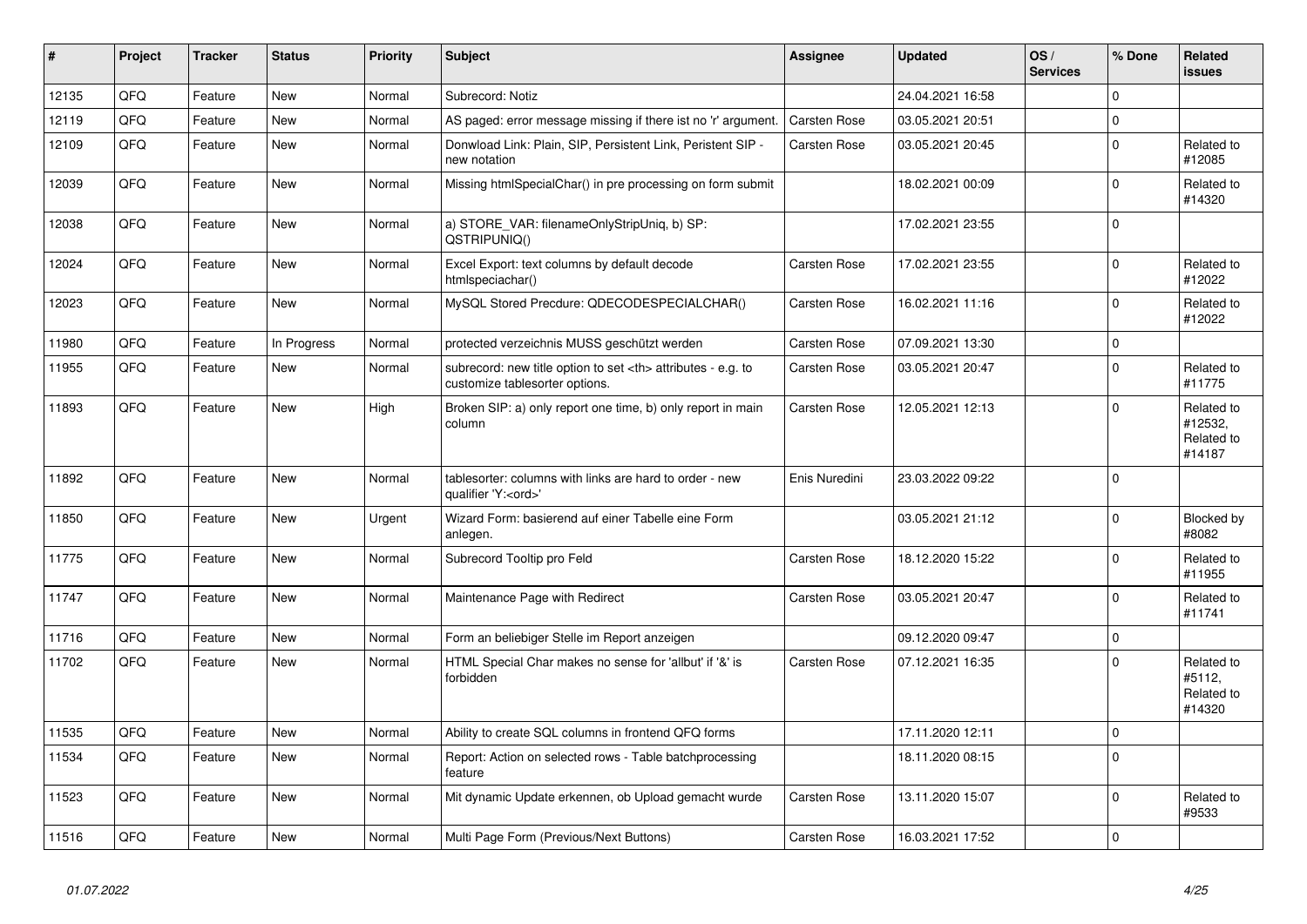| #     | Project | <b>Tracker</b> | <b>Status</b>     | <b>Priority</b> | Subject                                                                             | Assignee            | <b>Updated</b>   | OS/<br><b>Services</b> | % Done      | Related<br><b>issues</b>                     |
|-------|---------|----------------|-------------------|-----------------|-------------------------------------------------------------------------------------|---------------------|------------------|------------------------|-------------|----------------------------------------------|
| 11504 | QFQ     | Feature        | <b>New</b>        | Normal          | Dynamic Update: Button text update for 'Save',' Close' &<br>'Delete'                | Carsten Rose        | 12.11.2020 23:44 |                        | $\mathbf 0$ |                                              |
| 11460 | QFQ     | Feature        | New               | Normal          | Easier creation of changelog: gitchangelog                                          | Carsten Rose        | 12.06.2021 10:20 |                        | $\mathbf 0$ | Related to<br>#13467                         |
| 11323 | QFQ     | Feature        | Some day<br>maybe | Normal          | Report Frontend Editor Modal + Codemirror                                           | Carsten Rose        | 16.09.2021 15:10 |                        | $\mathbf 0$ | Related to<br>#11036                         |
| 11322 | QFQ     | Feature        | Some day<br>maybe | Normal          | Form Element JSON - (multiline parameter field)                                     | Carsten Rose        | 16.09.2021 15:10 |                        | $\mathbf 0$ |                                              |
| 11320 | QFQ     | Feature        | Priorize          | Normal          | Typo3 Version 10 support                                                            | Carsten Rose        | 05.05.2021 22:09 |                        | $\mathbf 0$ |                                              |
| 11217 | QFQ     | Feature        | Some day<br>maybe | Normal          | <b>Extend Script Functionality</b>                                                  | Carsten Rose        | 16.09.2021 15:10 |                        | $\mathbf 0$ |                                              |
| 11080 | QFQ     | Feature        | New               | Normal          | Send MQTT messages                                                                  | Carsten Rose        | 29.08.2020 19:49 |                        | $\mathbf 0$ |                                              |
| 11076 | QFQ     | Feature        | In Progress       | Normal          | SELECT  AS _websocket                                                               | Carsten Rose        | 30.08.2020 17:49 |                        | $\mathbf 0$ |                                              |
| 11036 | QFQ     | Feature        | Some day<br>maybe | Normal          | inline report editor permissions                                                    | Carsten Rose        | 16.09.2021 15:09 |                        | $\mathbf 0$ | Related to<br>#11323                         |
| 10996 | QFQ     | Feature        | New               | Normal          | Download video via sip: no seek                                                     | Carsten Rose        | 12.08.2020 14:18 |                        | $\mathbf 0$ |                                              |
| 10979 | QFQ     | Feature        | New               | Normal          | Ajax Calls an API - dataReport                                                      | Carsten Rose        | 11.05.2022 12:15 |                        | $\mathbf 0$ |                                              |
| 10976 | QFQ     | Feature        | New               | Normal          | Excel Export Verbesserungen                                                         | Carsten Rose        | 06.08.2020 10:56 |                        | $\mathbf 0$ |                                              |
| 10874 | QFQ     | Feature        | New               | Normal          | Erstellen eines Foreign Keys in der Tabelle "FormElement"                           |                     | 13.07.2020 10:11 |                        | $\mathbf 0$ |                                              |
| 10819 | QFQ     | Feature        | <b>New</b>        | Normal          | Persistent SIP - second try                                                         | Carsten Rose        | 29.06.2020 23:02 |                        | $\mathbf 0$ | Related to<br>#6261                          |
| 10782 | QFQ     | Feature        | Feedback          | Normal          | Tiny MCE: Image Upload                                                              | Enis Nuredini       | 16.05.2022 23:16 |                        | $\mathbf 0$ | Related to<br>#12452                         |
| 10763 | QFQ     | Feature        | <b>New</b>        | Normal          | form accessed and submitted despite logout?                                         |                     | 16.06.2020 11:43 |                        | $\mathbf 0$ |                                              |
| 10745 | QFQ     | Feature        | Some day<br>maybe | Normal          | <b>Tablesorter Excel Export</b>                                                     | Carsten Rose        | 16.09.2021 15:09 |                        | $\mathbf 0$ |                                              |
| 10738 | QFQ     | Feature        | Some day<br>maybe | Normal          | CORS headers for external API requests                                              |                     | 10.06.2020 14:00 |                        | $\mathbf 0$ |                                              |
| 10716 | QFQ     | Feature        | Some day<br>maybe | Normal          | Business Logic mit Externen Skripten                                                | <b>Carsten Rose</b> | 16.09.2021 15:10 |                        | $\mathbf 0$ | Related to<br>#10713,<br>Related to<br>#8217 |
| 10714 | QFQ     | Feature        | New               | Normal          | multi Table Form                                                                    | Carsten Rose        | 16.03.2021 18:44 |                        | $\mathbf 0$ |                                              |
| 10593 | QFQ     | Feature        | New               | Normal          | label2: text behind input element                                                   | Carsten Rose        | 16.05.2020 10:57 |                        | $\mathbf 0$ |                                              |
| 10569 | QFQ     | Feature        | Priorize          | Normal          | link _blank more safe                                                               | Enis Nuredini       | 25.03.2022 12:44 |                        | $\mathbf 0$ |                                              |
| 10463 | QFQ     | Feature        | New               | Normal          | Report link: expliztes setzen von HTML Tags (Bedarf fuer<br>'data-selenium' & 'id') | Enis Nuredini       | 23.03.2022 09:23 |                        | $\mathbf 0$ | Related to<br>#7648                          |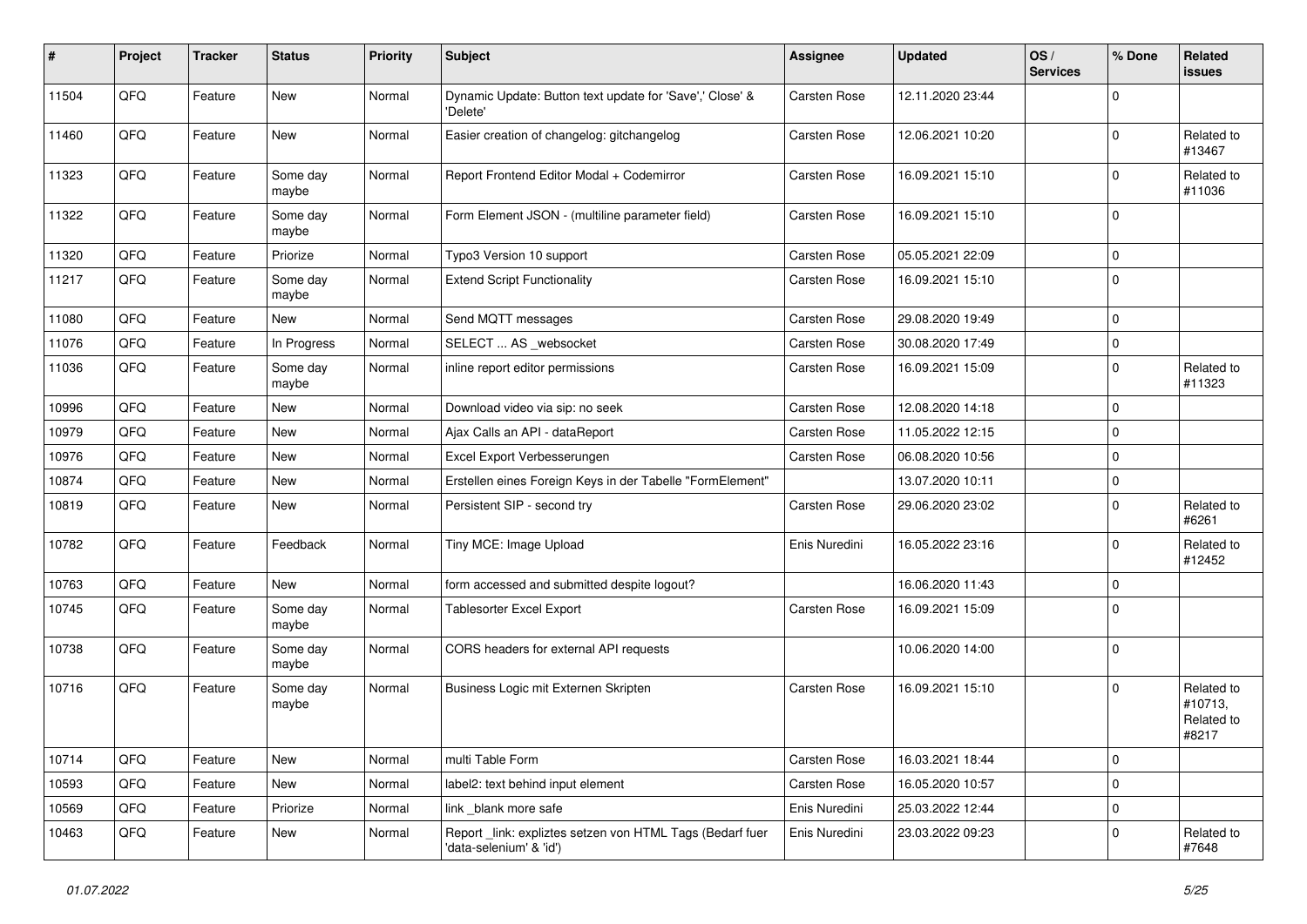| $\sharp$ | Project | <b>Tracker</b> | <b>Status</b>     | Priority | <b>Subject</b>                                                                           | Assignee            | <b>Updated</b>   | OS/<br><b>Services</b> | % Done      | Related<br>issues                                                      |
|----------|---------|----------------|-------------------|----------|------------------------------------------------------------------------------------------|---------------------|------------------|------------------------|-------------|------------------------------------------------------------------------|
| 10443    | QFQ     | Feature        | In Progress       | Normal   | Konzept_api / _live                                                                      | <b>Carsten Rose</b> | 07.05.2020 09:39 |                        | $\mathbf 0$ |                                                                        |
| 10384    | QFQ     | Feature        | New               | Normal   | Parameter Exchange QFQ Instances                                                         |                     | 07.05.2020 09:38 |                        | $\pmb{0}$   |                                                                        |
| 10345    | QFQ     | Feature        | New               | Normal   | Templates - Patterns QFQ Style                                                           |                     | 03.05.2021 21:01 |                        | $\mathbf 0$ | Related to<br>#10713                                                   |
| 10124    | QFQ     | Feature        | Feedback          | Normal   | qfq AAI-Login                                                                            | Karin Niffeler      | 07.05.2020 09:36 |                        | $\pmb{0}$   |                                                                        |
| 10119    | QFQ     | Feature        | New               | Normal   | Dropdown (selectlist) & TypeAhead: format and catagorize<br>list                         | <b>Carsten Rose</b> | 07.05.2020 09:36 |                        | $\mathbf 0$ |                                                                        |
| 10116    | QFQ     | Feature        | Some day<br>maybe | Normal   | TypeAhead: Tag - show inside 'input' element                                             | Carsten Rose        | 16.09.2021 15:09 |                        | $\mathbf 0$ |                                                                        |
| 10114    | QFQ     | Feature        | <b>New</b>        | High     | Symbol (Link): 'G:' (Glyphicon) replaced by 'i:' (icon)                                  |                     | 07.12.2021 17:19 |                        | $\mathbf 0$ | Related to<br>#3797,<br>Related to<br>#4194                            |
| 10095    | QFQ     | Feature        | Some day<br>maybe | Normal   | Generic Gitlab Integration into QFQ                                                      | <b>Carsten Rose</b> | 16.09.2021 15:10 |                        | $\mathbf 0$ |                                                                        |
| 10080    | QFQ     | Feature        | New               | Normal   | Popup on 'save' / 'close': configure dialog (answer<br>yes/no/cancle/)                   | Carsten Rose        | 28.03.2021 20:52 |                        | $\mathbf 0$ | Is duplicate<br>of #12262                                              |
| 10015    | QFQ     | Feature        | Priorize          | Normal   | Monospace in Textarea                                                                    | Carsten Rose        | 03.02.2020 13:40 |                        | $\mathbf 0$ |                                                                        |
| 10014    | QFQ     | Feature        | New               | Normal   | Manual.rst: describe behaviour and process order of<br>fillStoreVar, slaveId, sqlBefore, | Carsten Rose        | 01.02.2020 22:31 |                        | $\Omega$    |                                                                        |
| 10013    | QFQ     | Feature        | Some day<br>maybe | Normal   | FE.typ=editor: CodeMirror                                                                | Carsten Rose        | 08.06.2022 10:37 |                        | $\mathbf 0$ | Related to<br>#12611,<br>Related to<br>#12490,<br>Related to<br>#7732  |
| 10012    | QFQ     | Feature        | Priorize          | Normal   | redirectAllMailTo: {{beEmail:T}}                                                         | <b>Carsten Rose</b> | 08.05.2021 09:54 |                        | $\mathbf 0$ | Related to<br>#12412,<br>Related to<br>#12413,<br>Related to<br>#10011 |
| 10011    | QFQ     | Feature        | Priorize          | Normal   | Offer new STORE_TYPO3 Variable 'beUser', 'beEmail'                                       | <b>Carsten Rose</b> | 08.05.2021 09:51 |                        | $\mathbf 0$ | Related to<br>#10012,<br>Related to<br>#12511                          |
| 10005    | QFG     | Feature        | Priorize          | Normal   | Report / special column name:  AS _calendar                                              | Carsten Rose        | 03.06.2020 17:28 |                        | $\mathsf 0$ |                                                                        |
| 10003    | QFQ     | Feature        | Priorize          | Normal   | fieldset: stronger visualize group                                                       | Benjamin Baer       | 12.02.2020 08:13 |                        | $\pmb{0}$   |                                                                        |
| 9983     | QFQ     | Feature        | New               | Normal   | Report Notation: new keyword 'range'                                                     | Carsten Rose        | 01.02.2020 15:55 |                        | 0           |                                                                        |
| 9968     | QFG     | Feature        | Priorize          | Normal   | Tooltip in Links for Developer                                                           | Carsten Rose        | 01.02.2020 23:17 |                        | $\pmb{0}$   |                                                                        |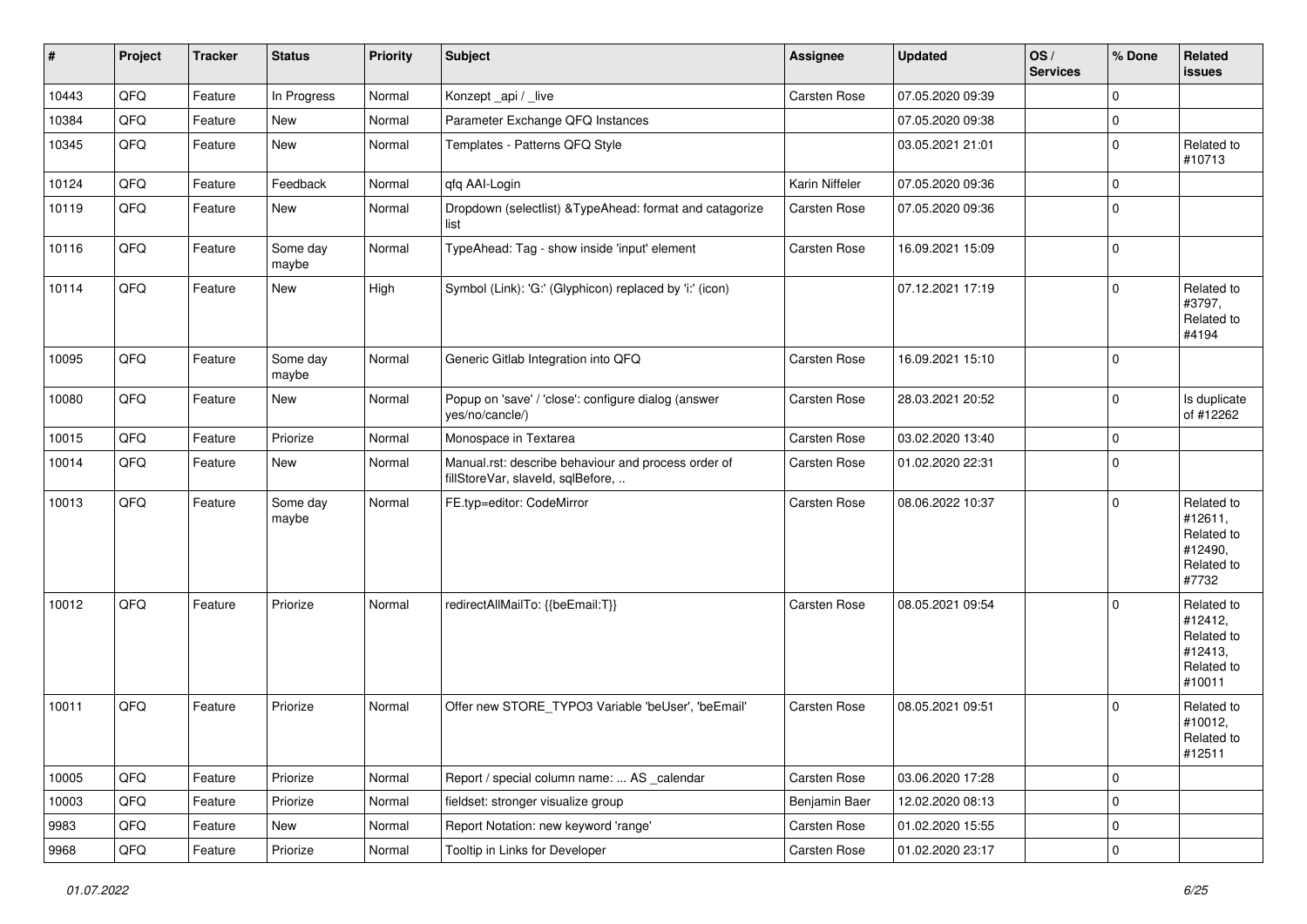| #    | Project | <b>Tracker</b> | <b>Status</b>     | <b>Priority</b> | <b>Subject</b>                                                                                                                        | Assignee      | <b>Updated</b>   | OS/<br><b>Services</b> | % Done      | <b>Related</b><br><b>issues</b>                                      |
|------|---------|----------------|-------------------|-----------------|---------------------------------------------------------------------------------------------------------------------------------------|---------------|------------------|------------------------|-------------|----------------------------------------------------------------------|
| 9928 | QFQ     | Feature        | Priorize          | Normal          | SpecialColumnName: a) Deprecated: ' AS "_+tag " ', b)<br>New: ' AS "_ <tag1><tag2>"'</tag2></tag1>                                    | Carsten Rose  | 01.02.2020 23:17 |                        | $\Omega$    | Related to<br>#9929                                                  |
| 9927 | QFQ     | Feature        | New               | Normal          | QFQ Update: a) Update nur machen wenn BE User<br>eingeloggt ist., b) Bei Fehler genaue Meldung welcher<br>Updateschritt Probleme hat. | Carsten Rose  | 22.01.2020 12:59 |                        | $\mathbf 0$ |                                                                      |
| 9900 | QFQ     | Feature        | Priorize          | Normal          | Generic API Call: tt-content record >> JSON                                                                                           | Carsten Rose  | 01.02.2020 10:13 |                        | $\mathbf 0$ |                                                                      |
| 9853 | QFQ     | Feature        | New               | Normal          | Check das SQL / QFQ / Mail Logfile geschrieben wird                                                                                   |               | 09.01.2020 11:15 |                        | $\mathbf 0$ |                                                                      |
| 9811 | QFQ     | Feature        | New               | Normal          | Report: tag every n'th row                                                                                                            | Carsten Rose  | 01.02.2020 23:22 |                        | $\mathbf 0$ |                                                                      |
| 9781 | QFQ     | Feature        | New               | Normal          | Button: CSS class to make buttons smaller                                                                                             | Carsten Rose  | 01.02.2020 23:22 |                        | $\mathbf 0$ |                                                                      |
| 9777 | QFQ     | Feature        | New               | Normal          | Logging QFQ Variables                                                                                                                 | Carsten Rose  | 16.12.2019 17:17 |                        | $\mathbf 0$ |                                                                      |
| 9707 | QFQ     | Feature        | New               | Normal          | SIP security: encode pageld and check pageld on decode                                                                                | Carsten Rose  | 01.02.2020 23:22 |                        | $\mathbf 0$ |                                                                      |
| 9706 | QFQ     | Feature        | New               | Normal          | Multi File Upload (hidden template group)                                                                                             | Carsten Rose  | 01.02.2020 23:22 |                        | $\Omega$    | Related to<br>#7521,<br>Related to<br>#5562,<br>Related to<br>#13330 |
| 9704 | QFQ     | Feature        | Some day<br>maybe | Normal          | Thumbnails Generieren beim Splitten von PDF Files                                                                                     | Carsten Rose  | 11.12.2019 16:01 |                        | $\mathbf 0$ |                                                                      |
| 9668 | QFQ     | Feature        | Priorize          | Normal          | Form.mode: rename 'hidden' to 'hide'                                                                                                  | Carsten Rose  | 05.05.2021 22:14 |                        | $\mathbf 0$ | Related to<br>#6437                                                  |
| 9602 | QFQ     | Feature        | New               | Normal          | Form definition as JSON                                                                                                               | Carsten Rose  | 01.02.2020 23:21 |                        | $\Omega$    | Related to<br>#9600                                                  |
| 9579 | QFQ     | Feature        | Some day<br>maybe | Normal          | Multiform with Process Row                                                                                                            | Carsten Rose  | 11.12.2019 16:01 |                        | $\mathbf 0$ |                                                                      |
| 9548 | QFQ     | Feature        | Feedback          | High            | FormElement: Pattern mismatch - optional report only on<br>focus lost                                                                 | Benjamin Baer | 03.05.2021 21:14 |                        | $\mathbf 0$ |                                                                      |
| 9537 | QFQ     | Feature        | New               | Normal          | FormEditor: Edit fieldset in FrontEnd                                                                                                 | Carsten Rose  | 01.02.2020 23:22 |                        | $\mathbf 0$ |                                                                      |
| 9394 | QFQ     | Feature        | Priorize          | Normal          | REST: allow for non numerical ids in get requests                                                                                     | Carsten Rose  | 05.05.2021 22:10 |                        | $\mathbf 0$ |                                                                      |
| 9352 | QFQ     | Feature        | New               | Normal          | FE 'Native' fire slaveld, sqlAfter, sqlIns                                                                                            | Carsten Rose  | 01.02.2020 23:22 |                        | $\mathbf 0$ |                                                                      |
| 9348 | QFQ     | Feature        | New               | Normal          | defaultThumbnailSize: pre render thumbnails                                                                                           | Carsten Rose  | 12.06.2021 09:05 |                        | $\mathbf 0$ |                                                                      |
| 9346 | QFQ     | Feature        | Priorize          | Normal          | beforeSave: check if an upload is given                                                                                               | Carsten Rose  | 11.06.2021 21:18 |                        | $\Omega$    |                                                                      |
| 9221 | QFQ     | Feature        | New               | Normal          | typeAhead: Zeichenlimite ausschalten                                                                                                  | Carsten Rose  | 29.06.2022 22:36 |                        | $\mathbf 0$ |                                                                      |
| 9208 | QFQ     | Feature        | New               | Normal          | Manage 'recent' records                                                                                                               | Carsten Rose  | 01.02.2020 23:22 |                        | $\mathbf 0$ |                                                                      |
| 9136 | QFQ     | Feature        | New               | Normal          | Create ZIP files with dynamic PDFs                                                                                                    | Carsten Rose  | 01.02.2020 23:22 |                        | $\mathbf 0$ |                                                                      |
| 9135 | QFQ     | Feature        | Priorize          | Normal          | Progress Bar generic / replace old hourglass download<br>popup                                                                        | Benjamin Baer | 03.01.2022 07:43 |                        | $\mathbf 0$ |                                                                      |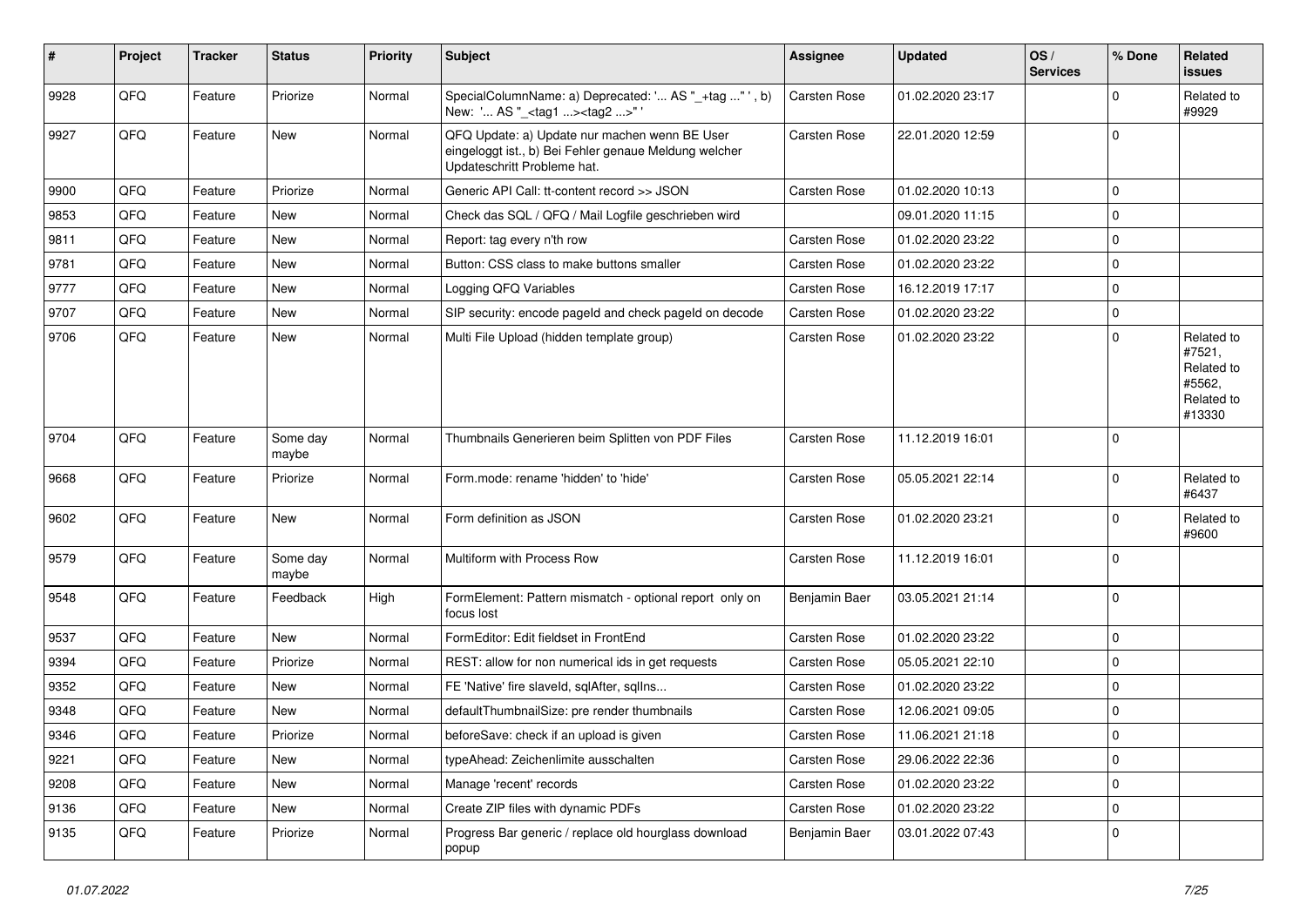| #    | Project | <b>Tracker</b> | <b>Status</b>     | <b>Priority</b> | Subject                                                                                                | <b>Assignee</b>     | <b>Updated</b>   | OS/<br><b>Services</b> | % Done      | Related<br>issues    |
|------|---------|----------------|-------------------|-----------------|--------------------------------------------------------------------------------------------------------|---------------------|------------------|------------------------|-------------|----------------------|
| 9130 | QFQ     | Feature        | Some day<br>maybe | Normal          | tablesorter: Automatic Row numbering / Zeilenummer                                                     | Benjamin Baer       | 01.02.2020 23:22 |                        | $\Omega$    |                      |
| 9129 | QFQ     | Feature        | New               | Normal          | sqlValidate: Message as notification, not as error                                                     | <b>Carsten Rose</b> | 01.02.2020 23:22 |                        | $\Omega$    | Related to<br>#9128  |
| 9128 | QFQ     | Feature        | New               | Normal          | Error Message: not replaced variables- a) replace back to<br>$\langle \{ \}$ , b) underline            | <b>Carsten Rose</b> | 01.02.2020 23:22 |                        | $\Omega$    | Related to<br>#9129  |
| 9052 | QFQ     | Feature        | Feedback          | High            | Report: CodeMirror with SQL Syntax Highlight in FE                                                     | Enis Nuredini       | 08.06.2022 10:25 |                        | 0           |                      |
| 8975 | QFQ     | Feature        | New               | Normal          | Report Notation: 2.0                                                                                   | Carsten Rose        | 01.02.2020 23:22 |                        | $\Omega$    | Related to<br>#8963  |
| 8963 | QFQ     | Feature        | Priorize          | Normal          | Setting values in a store: flexible way                                                                | Carsten Rose        | 05.05.2021 22:10 |                        | $\mathbf 0$ | Related to<br>#8975  |
| 8962 | QFQ     | Feature        | New               | High            | allow for form fields with identical names                                                             | <b>Carsten Rose</b> | 03.05.2021 21:14 |                        | $\Omega$    |                      |
| 8894 | QFQ     | Feature        | Some day<br>maybe | Normal          | Documentation Tags Usable in QFQ Application                                                           | <b>Carsten Rose</b> | 11.12.2019 16:01 |                        | $\Omega$    |                      |
| 8892 | QFQ     | Feature        | Some day<br>maybe | Normal          | Display and Edit SQL Comments in Form Editor                                                           | Carsten Rose        | 11.12.2019 16:01 |                        | $\Omega$    |                      |
| 8806 | QFQ     | Feature        | New               | Normal          | SQL Function nl2br                                                                                     | <b>Carsten Rose</b> | 01.02.2020 23:22 |                        | $\mathbf 0$ |                      |
| 8719 | QFQ     | Feature        | New               | Normal          | extraButtonLock: add support for 0/1                                                                   | <b>Carsten Rose</b> | 01.02.2020 23:22 |                        | 0           |                      |
| 8702 | QFQ     | Feature        | New               | Normal          | Load Record which is locked: missing user info                                                         | Carsten Rose        | 11.12.2019 16:16 |                        | $\Omega$    | Related to<br>#9789  |
| 8586 | QFQ     | Feature        | Some day<br>maybe | Normal          | QFQ: Enhance Error message for 'record not found'                                                      | <b>Carsten Rose</b> | 16.09.2021 15:10 |                        | $\Omega$    |                      |
| 8585 | QFQ     | Feature        | Priorize          | Normal          | Enhance Error message for 'unknown form'                                                               | <b>Carsten Rose</b> | 01.02.2020 10:13 |                        | $\mathbf 0$ |                      |
| 8584 | QFQ     | Feature        | Priorize          | Normal          | FE 'Action' - never assign to Container (except Template<br>Group)                                     | <b>Carsten Rose</b> | 01.02.2020 10:13 |                        | $\Omega$    |                      |
| 8520 | QFQ     | Feature        | Some day<br>maybe | Normal          | Bring QFQ to Composer                                                                                  | Carsten Rose        | 16.09.2021 15:10 |                        | $\mathbf 0$ |                      |
| 8336 | QFQ     | Feature        | New               | Normal          | Form > modified > Close New: a) Optional disable popup, b)<br>custom text, c) mode on save: close stay | <b>Carsten Rose</b> | 01.02.2020 23:22 |                        | $\mathbf 0$ | Related to<br>#8335  |
| 8277 | QFQ     | Feature        | Priorize          | Normal          | fe.parameter.default=                                                                                  | <b>Carsten Rose</b> | 01.02.2020 23:17 |                        | $\Omega$    | Related to<br>#8113  |
| 8217 | QFQ     | Feature        | New               | Normal          | if-elseif-else construct                                                                               | Carsten Rose        | 16.03.2021 18:41 |                        | $\mathbf 0$ | Related to<br>#10716 |
| 8204 | QFQ     | Feature        | Priorize          | High            | Position 'required mark'                                                                               | Carsten Rose        | 16.06.2021 13:44 |                        | $\mathbf 0$ |                      |
| 8187 | QFQ     | Feature        | New               | Normal          | Subrecord: enable/hide new button - make new/edit/delete<br>customizeable.                             | Carsten Rose        | 06.03.2021 18:44 |                        | $\mathbf 0$ | Related to<br>#11326 |
| 8101 | QFG     | Feature        | Some day<br>maybe | Normal          | Password hash: support further hashing methods                                                         | Carsten Rose        | 16.09.2021 15:10 |                        | $\mathbf 0$ |                      |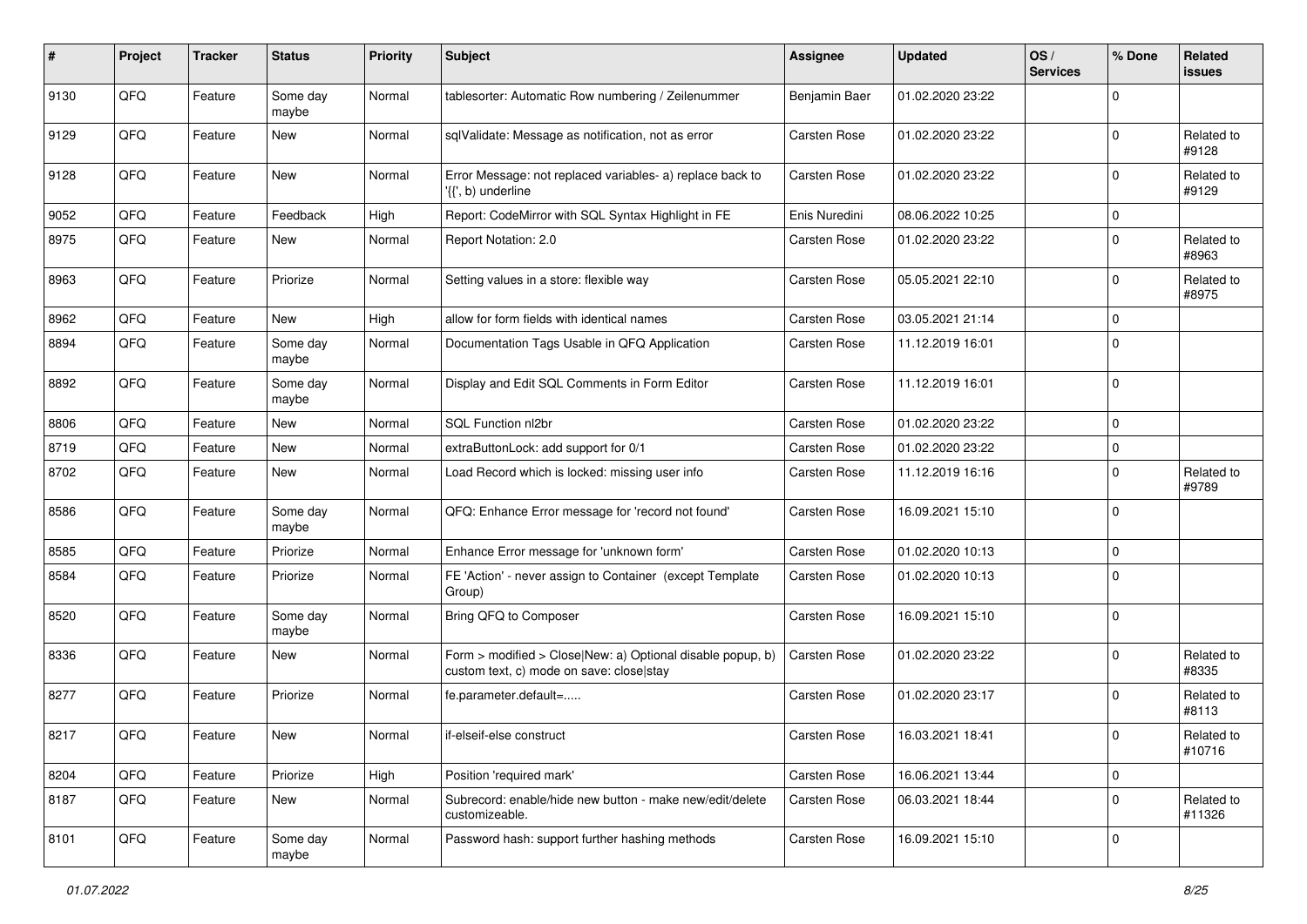| #    | Project | <b>Tracker</b> | <b>Status</b>     | <b>Priority</b> | <b>Subject</b>                                                          | <b>Assignee</b>     | <b>Updated</b>   | OS/<br><b>Services</b> | % Done      | <b>Related</b><br><b>issues</b>                                        |
|------|---------|----------------|-------------------|-----------------|-------------------------------------------------------------------------|---------------------|------------------|------------------------|-------------|------------------------------------------------------------------------|
| 8089 | QFQ     | Feature        | <b>New</b>        | Normal          | Copy/Paste for FormElements                                             | <b>Carsten Rose</b> | 01.02.2020 23:22 |                        | $\mathbf 0$ |                                                                        |
| 8082 | QFQ     | Feature        | Priorize          | High            | Contact form without saving record                                      | Carsten Rose        | 07.12.2021 15:20 |                        | $\mathbf 0$ | Related to<br>#8587,<br><b>Blocks</b><br>#11850                        |
| 8056 | QFQ     | Feature        | Some day<br>maybe | Normal          | Termin Organisation (Reservation)                                       |                     | 01.02.2020 23:19 |                        | $\mathbf 0$ | Related to<br>#8658                                                    |
| 8044 | QFQ     | Feature        | Priorize          | Normal          | Transaction: a) Form, b) Report                                         | Carsten Rose        | 05.05.2021 22:14 |                        | $\mathbf 0$ | Related to<br>#8043                                                    |
| 8034 | QFQ     | Feature        | Priorize          | Normal          | FormElement 'data': 22.22.2222 should not be accepted                   | Carsten Rose        | 01.02.2020 10:13 |                        | $\mathbf 0$ |                                                                        |
| 7965 | QFQ     | Feature        | Priorize          | Normal          | Input type 'text' with visual format - currency                         | Benjamin Baer       | 03.01.2022 07:45 |                        | $\mathbf 0$ |                                                                        |
| 7924 | QFQ     | Feature        | New               | Normal          | Radio/Checkbox with Tooltip                                             | <b>Carsten Rose</b> | 01.02.2020 23:22 |                        | $\mathbf 0$ |                                                                        |
| 7921 | QFQ     | Feature        | Some day<br>maybe | Normal          | Rest API Export: URL kuerzer machen                                     |                     | 01.02.2020 23:19 |                        | $\mathbf 0$ |                                                                        |
| 7920 | QFQ     | Feature        | <b>New</b>        | Normal          | FE: Syntax Highlight, Zeinlenumbruch                                    | <b>Carsten Rose</b> | 01.02.2020 10:03 |                        | $\mathbf 0$ |                                                                        |
| 7850 | QFQ     | Feature        | New               | High            | Upload records: non 'pathFileName' column                               | Carsten Rose        | 03.05.2021 21:14 |                        | $\mathbf 0$ |                                                                        |
| 7812 | QFQ     | Feature        | New               | Normal          | FE 'Subrecord' - new option 'subrecordShowFilter',<br>'subrecordPaging' | Carsten Rose        | 01.02.2020 23:22 |                        | $\mathbf 0$ |                                                                        |
| 7732 | QFQ     | Feature        | Some day<br>maybe | Normal          | Javascript: Lazy Loading der add on libs                                | Benjamin Baer       | 08.06.2022 10:38 |                        | $\mathbf 0$ | Related to<br>#12611,<br>Related to<br>#12490,<br>Related to<br>#10013 |
| 7730 | QFQ     | Feature        | Priorize          | Normal          | SELECT Box: title in between                                            | Benjamin Baer       | 01.02.2020 23:22 |                        | $\mathbf 0$ |                                                                        |
| 7683 | QFQ     | Feature        | <b>New</b>        | Normal          | Special column names in '{{ SELECT  AS _link }}' should<br>be detected  | <b>Carsten Rose</b> | 01.02.2020 23:21 |                        | $\mathbf 0$ |                                                                        |
| 7681 | QFQ     | Feature        | <b>New</b>        | Normal          | Optional switch off 'check for modified record'                         | Carsten Rose        | 01.02.2020 23:21 |                        | $\mathbf 0$ |                                                                        |
| 7660 | QFQ     | Feature        | New               | Normal          | IMAP: import mails to DB, move / delete mails                           | Carsten Rose        | 01.02.2020 09:52 |                        | $\mathbf 0$ |                                                                        |
| 7630 | QFQ     | Feature        | Priorize          | Normal          | detailed error message for simple upload                                | <b>Carsten Rose</b> | 01.02.2020 10:13 |                        | $\mathbf 0$ |                                                                        |
| 7602 | QFQ     | Feature        | ToDo              | High            | Multi Select: with checkboxes                                           | Benjamin Baer       | 22.03.2022 09:07 |                        | $\mathbf 0$ |                                                                        |
| 7522 | QFQ     | Feature        | Priorize          | Normal          | Inserting default index.html to folder (Avoid Apache<br>Indexing)       | Carsten Rose        | 01.02.2020 10:13 |                        | $\Omega$    |                                                                        |
| 7521 | QFQ     | Feature        | New               | Normal          | TemplateGroup: fe.type=upload                                           | Carsten Rose        | 01.02.2020 23:21 |                        | $\mathbf 0$ | Related to<br>#9706                                                    |
| 7520 | QFQ     | Feature        | New               | Normal          | QR Code:  AS _qr ( AS _link)                                            | Carsten Rose        | 01.02.2020 23:22 |                        | $\mathbf 0$ |                                                                        |
| 7519 | QFQ     | Feature        | New               | Normal          | Select: Multi                                                           | Carsten Rose        | 01.02.2020 23:22 |                        | $\mathsf 0$ |                                                                        |
| 7481 | QFQ     | Feature        | New               | Normal          | Detect 'BaseUrl' automatically                                          | Carsten Rose        | 01.02.2020 23:21 |                        | $\mathsf 0$ |                                                                        |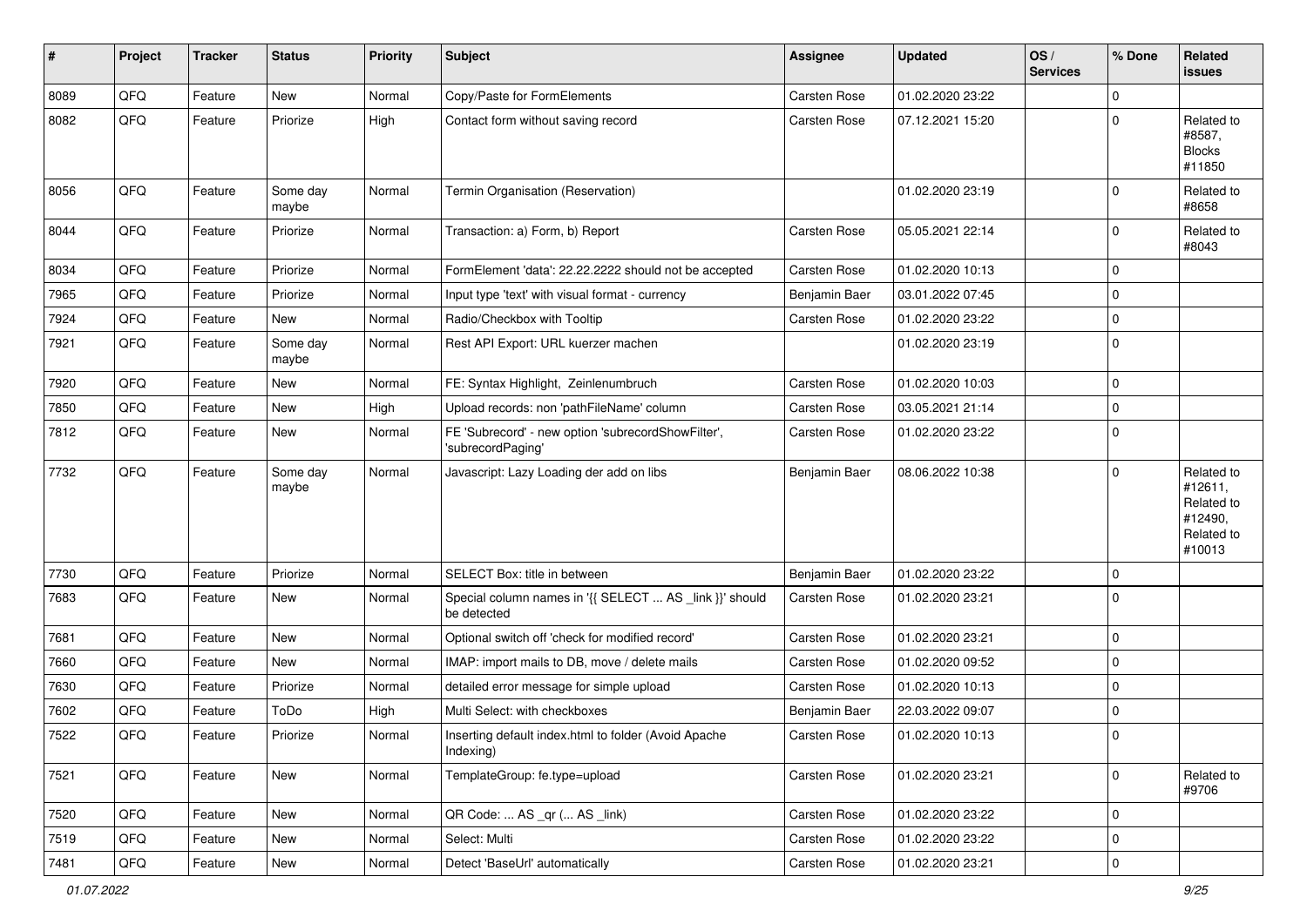| #    | Project | <b>Tracker</b> | <b>Status</b>     | <b>Priority</b> | <b>Subject</b>                                                                                 | <b>Assignee</b>     | <b>Updated</b>   | OS/<br><b>Services</b> | % Done      | <b>Related</b><br><b>issues</b> |
|------|---------|----------------|-------------------|-----------------|------------------------------------------------------------------------------------------------|---------------------|------------------|------------------------|-------------|---------------------------------|
| 7480 | QFQ     | Feature        | <b>New</b>        | Normal          | Record History (Undo / Redo)                                                                   | Carsten Rose        | 11.12.2019 16:16 |                        | $\mathbf 0$ | Related to<br>#2361             |
| 7453 | QFQ     | Feature        | Some day<br>maybe | Normal          | import / export forms QFQ                                                                      | <b>Carsten Rose</b> | 16.09.2021 15:10 |                        | $\mathbf 0$ |                                 |
| 7452 | QFQ     | Feature        | Some day<br>maybe | Normal          | automate deployment new QFQ version                                                            | Carsten Rose        | 16.09.2021 15:10 |                        | $\mathbf 0$ |                                 |
| 7342 | QFQ     | Feature        | <b>New</b>        | Normal          | add content $=$ hide this                                                                      | Carsten Rose        | 01.02.2020 23:21 |                        | $\mathbf 0$ |                                 |
| 7336 | QFQ     | Feature        | Some day<br>maybe | Normal          | PDF Upload: disallow PDFs with specific Meta information                                       | Carsten Rose        | 11.12.2019 16:01 |                        | $\mathbf 0$ |                                 |
| 7290 | QFQ     | Feature        | Priorize          | Normal          | FormEditor: title as textarea if LEN(title)>60                                                 | Carsten Rose        | 01.02.2020 10:13 |                        | $\mathbf 0$ | Blocked by<br>#7682             |
| 7280 | QFQ     | Feature        | <b>New</b>        | Normal          | recently used table                                                                            | Carsten Rose        | 01.02.2020 23:21 |                        | $\mathbf 0$ |                                 |
| 7278 | QFQ     | Feature        | Some day<br>maybe | Normal          | Form: Wert vordefinieren der immer gesetzt wird                                                |                     | 02.05.2021 09:27 |                        | $\mathbf 0$ |                                 |
| 7239 | QFQ     | Feature        | <b>New</b>        | Normal          | TinyMCE: html tag whitelist                                                                    | <b>Carsten Rose</b> | 01.02.2020 23:21 |                        | $\mathbf 0$ | Related to<br>#14320            |
| 7229 | QFQ     | Feature        | Some day<br>maybe | Normal          | New FormElement.type: Button                                                                   |                     | 01.02.2021 12:32 |                        | $\mathbf 0$ |                                 |
| 7217 | QFQ     | Feature        | Priorize          | Normal          | Download: notice User if `_sip=?` is missing                                                   | <b>Carsten Rose</b> | 01.02.2020 10:13 |                        | $\mathbf 0$ |                                 |
| 7175 | QFQ     | Feature        | New               | Normal          | Upload: md5 hash as filename                                                                   | <b>Carsten Rose</b> | 01.02.2020 23:21 |                        | $\mathbf 0$ |                                 |
| 7119 | QFQ     | Feature        | <b>New</b>        | Normal          | Upload: scaleDownWidth, scaleDownHeight                                                        | Carsten Rose        | 01.02.2020 23:21 |                        | $\mathbf 0$ |                                 |
| 7109 | QFQ     | Feature        | New               | Normal          | Dynamic Updates: row/element hide                                                              | Carsten Rose        | 01.02.2020 23:22 |                        | $\mathbf 0$ | Has<br>duplicate<br>#4081       |
| 7108 | QFQ     | Feature        | Some day<br>maybe | Normal          | QFQ Wrap Elements                                                                              |                     | 11.12.2019 16:01 |                        | $\mathbf 0$ |                                 |
| 7107 | QFQ     | Feature        | Some day<br>maybe | Normal          | Showcase Registration Tool: Anmeldung / Administration :<br>Liste Anmeldungen / Emaileinaldung | <b>Carsten Rose</b> | 11.12.2019 16:01 |                        | $\mathbf 0$ |                                 |
| 7106 | QFQ     | Feature        | Some day<br>maybe | Normal          | Beispiel Nummerierung von Rows in Report                                                       |                     | 11.12.2019 16:01 |                        | $\mathbf 0$ |                                 |
| 7105 | QFQ     | Feature        | Some day<br>maybe | Normal          | Beispiel wie man in einer zweiten Tabelle speichert.                                           |                     | 11.12.2019 16:01 |                        | $\mathbf 0$ |                                 |
| 7104 | QFG     | Feature        | Some day<br>maybe | Normal          | Manual: hint about escaping if '\r' appears in mail body                                       |                     | 11.12.2019 16:01 |                        | $\mathbf 0$ |                                 |
| 7102 | QFQ     | Feature        | New               | Normal          | Comment sign in report: '#' and '--'                                                           | Carsten Rose        | 01.02.2020 23:21 |                        | $\mathbf 0$ |                                 |
| 7100 | QFQ     | Feature        | Some day<br>maybe | Normal          | Download: log access, max downloads, time limit                                                |                     | 01.02.2020 23:19 |                        | $\mathsf 0$ |                                 |
| 7099 | QFO     | Feature        | New               | Normal          | Redesign FormEditor                                                                            | Carsten Rose        | 01.02.2020 23:21 |                        | $\mathbf 0$ |                                 |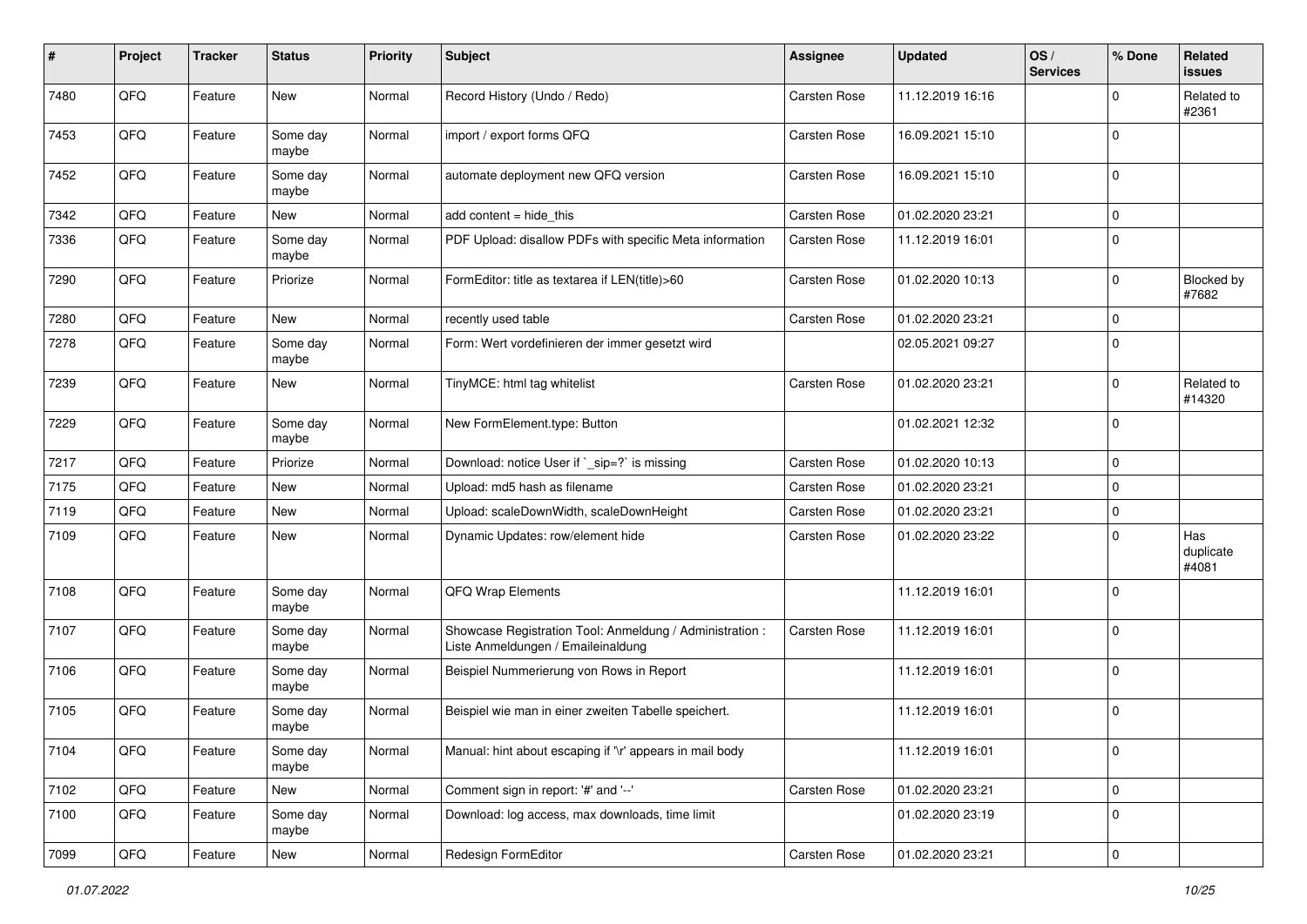| #    | Project | <b>Tracker</b> | <b>Status</b>     | <b>Priority</b> | <b>Subject</b>                                                                                                             | <b>Assignee</b>     | <b>Updated</b>   | OS/<br><b>Services</b> | % Done      | <b>Related</b><br><b>issues</b>             |
|------|---------|----------------|-------------------|-----------------|----------------------------------------------------------------------------------------------------------------------------|---------------------|------------------|------------------------|-------------|---------------------------------------------|
| 6998 | QFQ     | Feature        | Priorize          | Normal          | Form: with debug=on show column information as tooltip of<br>column label                                                  | Carsten Rose        | 01.02.2020 10:13 |                        | $\Omega$    |                                             |
| 6992 | QFQ     | Feature        | Some day<br>maybe | Normal          | DB exception: Syntax Highlight                                                                                             |                     | 11.12.2019 16:01 |                        | $\mathbf 0$ | Related to<br>#5450                         |
| 6972 | QFQ     | Feature        | Some day<br>maybe | Normal          | Fabric Clipboard / cross browser tab                                                                                       | Benjamin Baer       | 01.02.2020 23:21 |                        | $\mathbf 0$ |                                             |
| 6970 | QFQ     | Feature        | Some day<br>maybe | Normal          | tablesorter: default fuer 'sortReset' aendern von 'Ctrl' zu 'Alt'                                                          | Benjamin Baer       | 01.02.2020 23:21 |                        | $\mathbf 0$ |                                             |
| 6870 | QFQ     | Feature        | Priorize          | Normal          | Click on '_link' triggers an API call                                                                                      | Benjamin Baer       | 03.01.2022 08:25 |                        | $\mathbf 0$ |                                             |
| 6855 | QFQ     | Feature        | New               | Normal          | With {{feUser:U}}!={{feUser:T}}: Save / Delete: only possible<br>with {{feUserSave:U}}='yes' and '{{feUserDelete:U}}='yes' | Carsten Rose        | 01.02.2020 23:21 |                        | $\mathbf 0$ |                                             |
| 6801 | QFQ     | Feature        | Priorize          | Normal          | Fabric: Maximize / FullIscreen                                                                                             | Benjamin Baer       | 21.03.2022 09:56 |                        | $\mathbf 0$ |                                             |
| 6765 | QFQ     | Feature        | New               | Normal          | Moeglichkeit via QFQ eigene Logs zu schreiben                                                                              | <b>Carsten Rose</b> | 01.02.2020 23:21 |                        | $\mathbf 0$ |                                             |
| 6723 | QFQ     | Feature        | New               | Normal          | Report QFQ Installation and Version                                                                                        | Carsten Rose        | 12.06.2021 09:07 |                        | $\mathbf 0$ |                                             |
| 6715 | QFQ     | Feature        | Some day<br>maybe | Normal          | Code-Refactoring: dbArray vereinheitlichen                                                                                 | Carsten Rose        | 11.12.2019 16:02 |                        | $\mathbf 0$ |                                             |
| 6704 | QFQ     | Feature        | Some day<br>maybe | Normal          | Upload Mode: Bilder in Notizen rechts sollen aktuellen<br>Upload repräsentieren.                                           |                     | 01.02.2020 23:19 |                        | $\mathbf 0$ | Related to<br>#3264                         |
| 6602 | QFQ     | Feature        | New               | Normal          | Formlet: in Report auf Mausklick ein mini-form oeffnen                                                                     | Carsten Rose        | 11.12.2019 16:16 |                        | $\mathbf 0$ |                                             |
| 6594 | QFQ     | Feature        | New               | Normal          | Excel: on download, check if there is a valid sip                                                                          | Carsten Rose        | 01.02.2020 23:21 |                        | $\mathbf 0$ |                                             |
| 6515 | QFQ     | Feature        | Some day<br>maybe | Normal          | Formular: Felder dynamisch ein/ausblenden                                                                                  |                     | 11.12.2019 16:02 |                        | $\mathbf 0$ |                                             |
| 6437 | QFQ     | Feature        | <b>New</b>        | Normal          | Neuer Mode Button bei FormElementen                                                                                        | Carsten Rose        | 01.02.2020 23:21 |                        | $\mathbf 0$ | Related to<br>#9668.<br>Blocked by<br>#9678 |
| 6299 | QFQ     | Feature        | Some day<br>maybe | Normal          | Attack detection: log table with invalid SIP access                                                                        |                     | 11.12.2019 16:02 |                        | $\mathbf 0$ | Related to<br>#3947                         |
| 6292 | QFQ     | Feature        | New               | Normal          | Download: File speichern mit Hash aber original Filename in<br>der Datenbank vermerken fuer Downloads                      | Carsten Rose        | 01.02.2020 23:21 |                        | $\mathbf 0$ |                                             |
| 6289 | QFQ     | Feature        | New               | Normal          | Form: Log                                                                                                                  | <b>Carsten Rose</b> | 01.02.2020 23:21 |                        | $\mathbf 0$ |                                             |
| 6288 | QFQ     | Feature        | Some day<br>maybe | Normal          | Best Practice: Erklaeren wie man ein Formular ganz in<br>'weiss' erstellen kann                                            |                     | 11.12.2019 16:02 |                        | $\Omega$    |                                             |
| 6261 | QFQ     | Feature        | New               | Normal          | Persistent SIP                                                                                                             | Carsten Rose        | 12.06.2021 09:07 |                        | $\mathbf 0$ | Related to<br>#10819                        |
| 6250 | QFQ     | Feature        | In Progress       | Normal          | Enhance layout: a) Subrecord, b) Subrecord-Title                                                                           | Carsten Rose        | 01.02.2020 23:22 |                        | $\mathbf 0$ | Related to<br>#5391                         |
| 6224 | QFG     | Feature        | Priorize          | Normal          | Dynamic update: fade in/out fields                                                                                         | Benjamin Baer       | 21.03.2022 09:50 |                        | $\pmb{0}$   |                                             |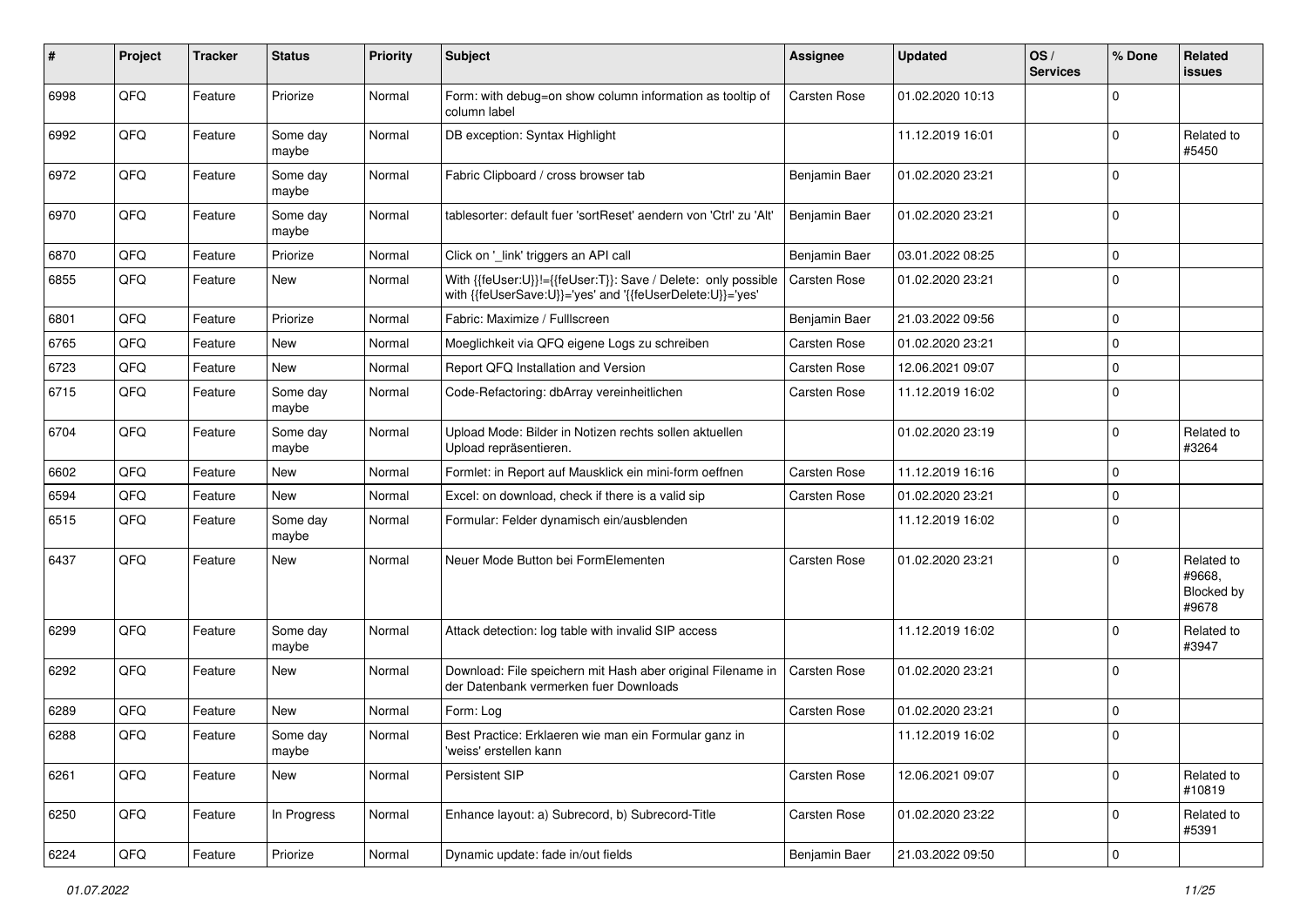| #    | Project | <b>Tracker</b> | <b>Status</b>     | <b>Priority</b> | <b>Subject</b>                                                                    | <b>Assignee</b>     | Updated          | OS/<br><b>Services</b> | % Done      | <b>Related</b><br><b>issues</b>             |
|------|---------|----------------|-------------------|-----------------|-----------------------------------------------------------------------------------|---------------------|------------------|------------------------|-------------|---------------------------------------------|
| 6084 | QFQ     | Feature        | Some day<br>maybe | Normal          | New escape type: 'D' - convert date                                               |                     | 01.02.2020 23:19 |                        | $\mathbf 0$ |                                             |
| 6083 | QFQ     | Feature        | Some day<br>maybe | Normal          | Dynamic Update: Value Check via SQL                                               |                     | 11.12.2019 16:02 |                        | $\mathbf 0$ |                                             |
| 5983 | QFQ     | Feature        | Some day<br>maybe | Normal          | Form Submit (save & update): normalize date/-time FE                              | Carsten Rose        | 01.02.2020 23:19 |                        | $\mathbf 0$ |                                             |
| 5942 | QFQ     | Feature        | Priorize          | Normal          | 'L' and 'type': append to links, generate via '_link' by using<br>'u:' .          | Carsten Rose        | 01.02.2020 10:13 |                        | $\mathbf 0$ |                                             |
| 5923 | QFQ     | Feature        | Some day<br>maybe | Normal          | fillStoreSystemBySqlLate                                                          |                     | 01.02.2020 23:19 |                        | $\mathbf 0$ |                                             |
| 5895 | QFQ     | Feature        | Some day<br>maybe | Normal          | Tutorial: List of all QFQ Features                                                |                     | 01.02.2020 23:19 |                        | $\mathbf 0$ |                                             |
| 5894 | QFQ     | Feature        | Feedback          | Normal          | Typeahead in Report: show/hide rows dynamically                                   | <b>Carsten Rose</b> | 18.02.2022 08:50 |                        | $\mathbf 0$ | Related to<br>#5893,<br>Related to<br>#5885 |
| 5893 | QFQ     | Feature        | Some day<br>maybe | Normal          | Edit on double-click                                                              |                     | 01.02.2020 23:19 |                        | $\mathbf 0$ | Related to<br>#5894                         |
| 5892 | QFQ     | Feature        | Some day<br>maybe | Normal          | QFQ should use T3 API to manipulate FE GROUP<br>membership                        |                     | 01.02.2020 23:20 |                        | $\mathbf 0$ |                                             |
| 5852 | QFQ     | Feature        | Some day<br>maybe | Normal          | Logging: mail.log / sql.log - im FE anzeigen und via AJAX<br>aktualisieren        | Carsten Rose        | 01.02.2020 23:19 |                        | $\mathbf 0$ | Related to<br>#5885                         |
| 5851 | QFQ     | Feature        | Some day<br>maybe | Normal          | Queue System implementieren: MQTT, RabbitMQ                                       |                     | 01.02.2020 23:20 |                        | $\mathbf 0$ | Related to<br>#5715                         |
| 5850 | QFQ     | Feature        | Some day<br>maybe | Normal          | Deployment: In QFQ Doc best practice fuer zeitgemaesses<br>Deployment beschreiben |                     | 01.02.2020 23:20 |                        | $\mathbf 0$ |                                             |
| 5805 | QFQ     | Feature        | Some day<br>maybe | Normal          | TypeAHead SQL value instead of key stored                                         |                     | 01.02.2020 23:19 |                        | $\mathbf 0$ | Related to<br>#5444                         |
| 5783 | QFQ     | Feature        | Some day<br>maybe | Normal          | <b>BPMN View/Edit</b>                                                             |                     | 11.12.2019 16:02 |                        | $\mathbf 0$ |                                             |
| 5782 | QFQ     | Feature        | New               | Normal          | NextCloud API                                                                     | Carsten Rose        | 01.02.2020 10:02 |                        | $\mathbf 0$ |                                             |
| 5715 | QFQ     | Feature        | New               | High            | PDF Caching                                                                       | Carsten Rose        | 03.05.2021 21:14 |                        | $\mathbf 0$ | Related to<br>#5851,<br>Related to<br>#6357 |
| 5695 | QFQ     | Feature        | In Progress       | Normal          | Multiform                                                                         | Carsten Rose        | 02.01.2021 18:38 |                        | $\mathbf 0$ |                                             |
| 5665 | QFQ     | Feature        | Some day<br>maybe | Normal          | Versuch das '{{!' nicht mehr noetig ist.                                          | Carsten Rose        | 01.02.2020 23:20 |                        | $\mathbf 0$ | Related to<br>#7432,<br>Related to<br>#7434 |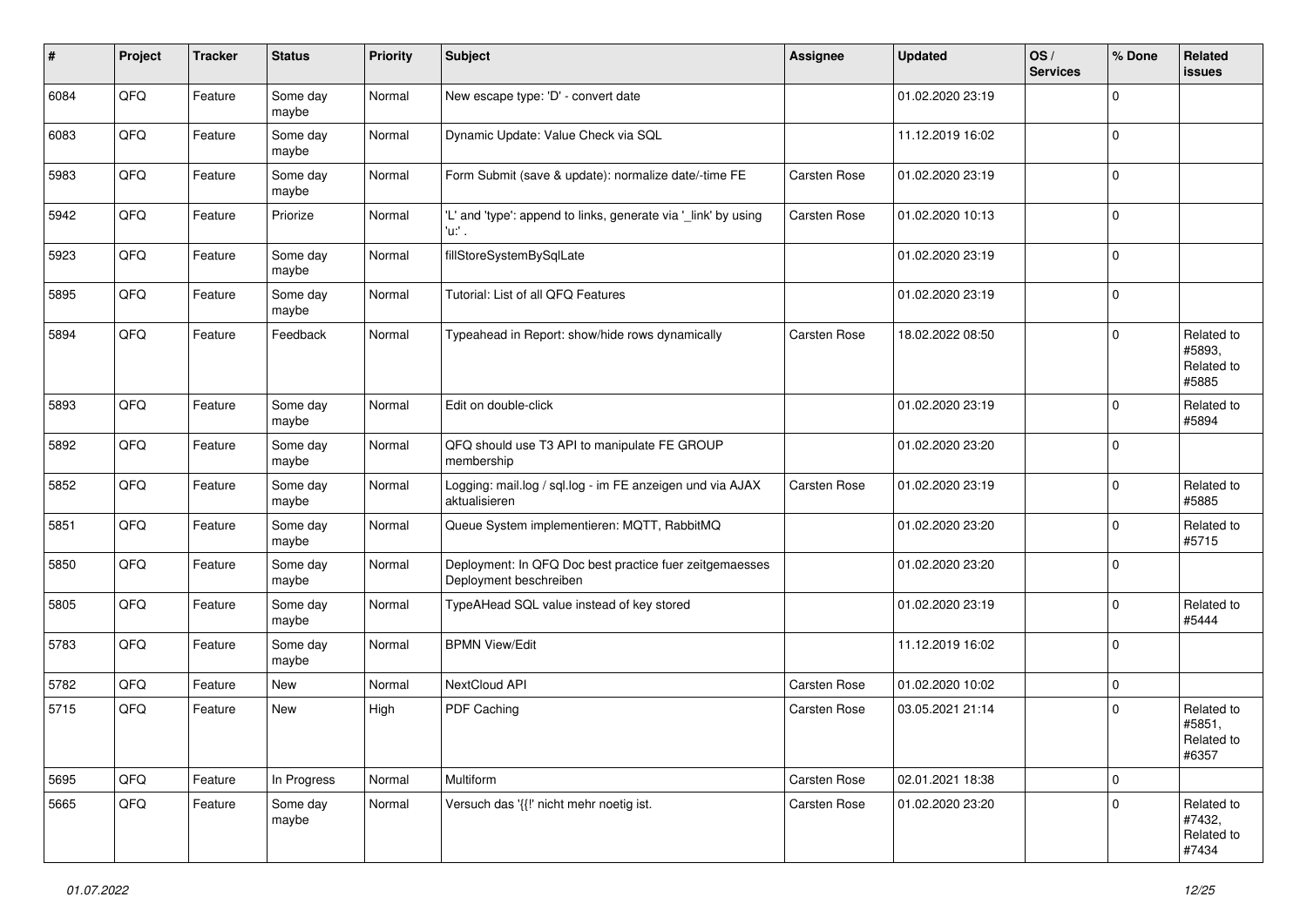| #    | Project    | <b>Tracker</b> | <b>Status</b>     | <b>Priority</b> | <b>Subject</b>                                                                                     | <b>Assignee</b>     | <b>Updated</b>   | OS/<br><b>Services</b> | % Done      | <b>Related</b><br>issues |
|------|------------|----------------|-------------------|-----------------|----------------------------------------------------------------------------------------------------|---------------------|------------------|------------------------|-------------|--------------------------|
| 5579 | QFQ        | Feature        | Some day<br>maybe | Normal          | Enhance Doc / Presentation: variable type 'link column type'                                       | <b>Carsten Rose</b> | 01.02.2020 23:19 |                        | $\Omega$    |                          |
| 5562 | QFQ        | Feature        | Priorize          | Normal          | Drag'n'Drop fuer Uploads                                                                           | Benjamin Baer       | 21.03.2022 09:52 |                        | $\mathbf 0$ | Related to<br>#9706      |
| 5548 | QFQ        | Feature        | Some day<br>maybe | Normal          | 801 Textfiles/Scriptfiles als Thumbnail                                                            | Carsten Rose        | 07.03.2022 16:26 |                        | $\mathbf 0$ |                          |
| 5480 | QFQ        | Feature        | Some day<br>maybe | Normal          | QFQ: Dokumentation mit Screenshots versehen                                                        | <b>Carsten Rose</b> | 01.02.2020 23:20 |                        | $\Omega$    | Related to<br>#9879      |
| 5455 | <b>OFO</b> | Feature        | Some day<br>maybe | Normal          | Mail Redirects grld abhaengig                                                                      |                     | 01.02.2020 23:20 |                        | $\Omega$    |                          |
| 5452 | QFQ        | Feature        | Some day<br>maybe | Normal          | Thumbnails from PDF: bad quality                                                                   |                     | 01.02.2020 23:20 |                        | $\mathbf 0$ |                          |
| 5428 | QFQ        | Feature        | Some day<br>maybe | Normal          | secure thumbnail: late render on access.                                                           | Carsten Rose        | 01.02.2020 23:20 |                        | $\mathbf 0$ |                          |
| 5389 | QFQ        | Feature        | Some day<br>maybe | Normal          | QFQ Design: Multline label / note                                                                  | Benjamin Baer       | 01.02.2020 23:19 |                        | $\mathbf 0$ |                          |
| 5366 | QFQ        | Feature        | Priorize          | Normal          | Saving with keyboard shortcuts                                                                     | Benjamin Baer       | 21.03.2022 09:47 |                        | $\mathbf 0$ |                          |
| 5345 | QFQ        | Feature        | New               | Normal          | Report: UPDATE / INSERT / DELETE statements should<br>trigger subqueries, depending on the result. | <b>Carsten Rose</b> | 27.05.2020 16:11 |                        | $\mathbf 0$ |                          |
| 5342 | QFQ        | Feature        | Some day<br>maybe | Normal          | link - with HTML Attributes                                                                        |                     | 01.02.2020 23:20 |                        | $\mathbf 0$ | Related to<br>#14077     |
| 5160 | QFQ        | Feature        | Some day<br>maybe | Normal          | QFQ collaborative / together.js, ShareJS, y-js, collaborative,                                     |                     | 11.12.2019 16:02 |                        | $\Omega$    |                          |
| 5132 | QFQ        | Feature        | Some day<br>maybe | Normal          | Error Message sendmail missing attachment: more details                                            | <b>Carsten Rose</b> | 01.02.2020 23:19 |                        | $\pmb{0}$   |                          |
| 5131 | QFQ        | Feature        | <b>New</b>        | Normal          | Activate Spin Gear ('wait/busy' indicator) via LINK attribute                                      | Carsten Rose        | 01.02.2020 23:21 |                        | $\mathbf 0$ |                          |
| 5129 | QFQ        | Feature        | Some day<br>maybe | Normal          | Reports: SQL fuer x Achse und y Achse                                                              |                     | 11.12.2019 16:02 |                        | $\mathbf 0$ |                          |
| 5024 | QFQ        | Feature        | Some day<br>maybe | Normal          | Fabric: Generate PDF with edits                                                                    | Benjamin Baer       | 01.02.2020 23:20 |                        | $\mathbf 0$ | Related to<br>#10704     |
| 4974 | QFQ        | Feature        | Some day<br>maybe | Normal          | Long polling - inform all listening clients of changes                                             |                     | 11.12.2019 16:02 |                        | $\mathbf 0$ |                          |
| 4956 | QFQ        | Feature        | Some day<br>maybe | Normal          | Sendmail: Benutzerdefinierte Headers                                                               | <b>Carsten Rose</b> | 11.12.2019 16:02 |                        | $\mathbf 0$ |                          |
| 4872 | QFQ        | Feature        | Some day<br>maybe | Normal          | Fields of Typo3 page available in STORE_TYPO3                                                      | Carsten Rose        | 01.02.2020 23:19 |                        | $\mathbf 0$ |                          |
| 4869 | QFQ        | Feature        | Some day<br>maybe | Normal          | Dynamic Update (show, hide, readonly?, required?) for<br><b>Template Group Elements</b>            | <b>Carsten Rose</b> | 01.02.2020 23:19 |                        | $\mathbf 0$ | Related to<br>#4865      |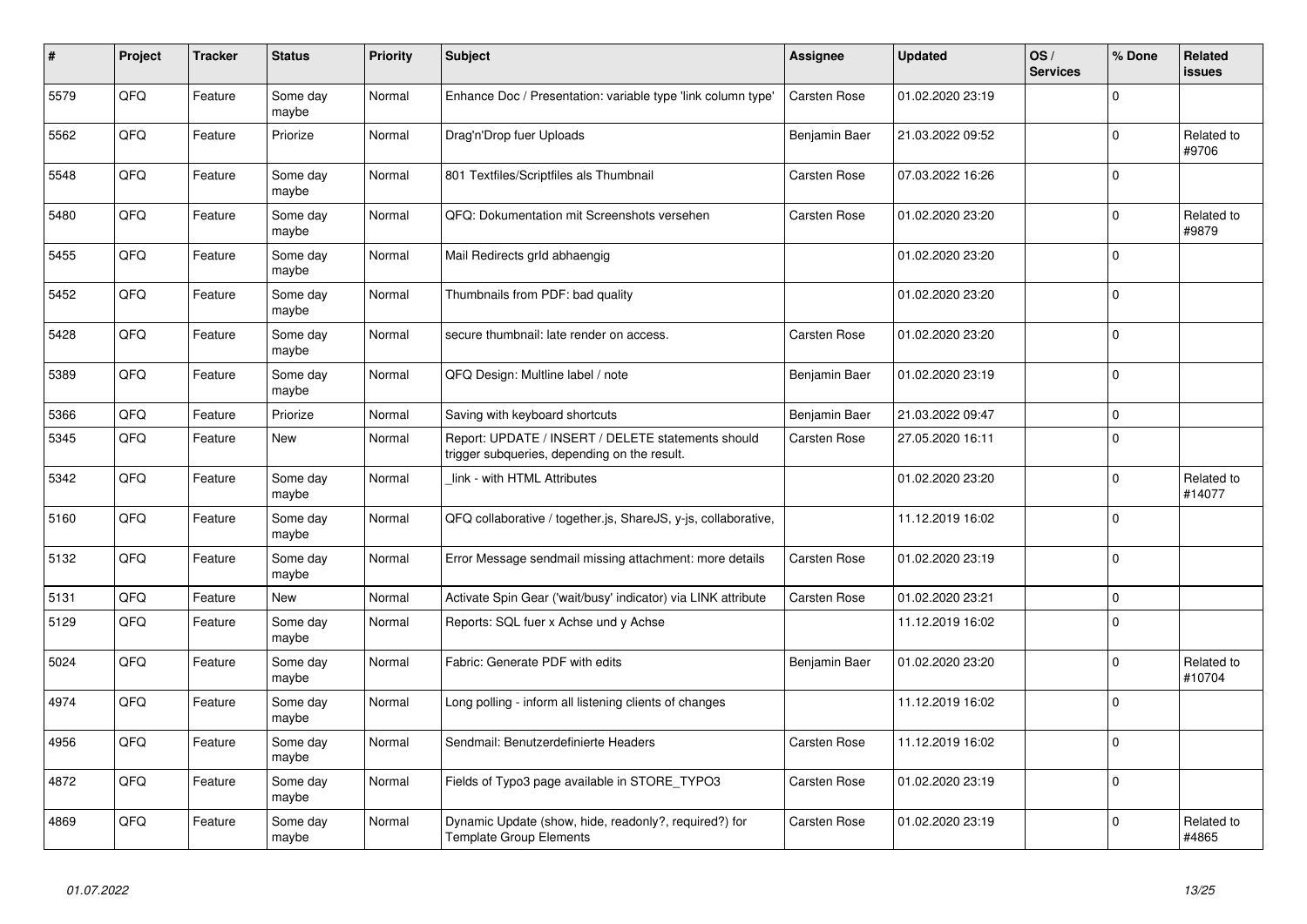| #    | Project    | <b>Tracker</b> | <b>Status</b>     | <b>Priority</b> | <b>Subject</b>                                                                                                                                                | <b>Assignee</b> | <b>Updated</b>   | OS/<br><b>Services</b> | % Done      | <b>Related</b><br><b>issues</b> |
|------|------------|----------------|-------------------|-----------------|---------------------------------------------------------------------------------------------------------------------------------------------------------------|-----------------|------------------|------------------------|-------------|---------------------------------|
| 4839 | QFQ        | Feature        | Some day<br>maybe | Normal          | qfq-handle in <head> Abschnitt</head>                                                                                                                         | Carsten Rose    | 11.12.2019 16:02 |                        | $\Omega$    |                                 |
| 4816 | QFQ        | Feature        | Some day<br>maybe | Normal          | Templates for QFQ Reports (Tables, Radios, )                                                                                                                  |                 | 01.02.2020 23:20 |                        | $\Omega$    |                                 |
| 4757 | QFQ        | Feature        | Some day<br>maybe | Normal          | Test subrecord: download links ok? Links ok?                                                                                                                  | Carsten Rose    | 01.02.2020 23:20 |                        | $\mathbf 0$ |                                 |
| 4719 | QFQ        | Feature        | Some day<br>maybe | Normal          | Custom Message in Client in case of 'Browser tab close,<br>modification will be lost'                                                                         |                 | 01.02.2020 23:20 |                        | $\mathbf 0$ |                                 |
| 4652 | QFQ        | Feature        | Some day<br>maybe | Normal          | UZH CD: Weiterleitung auf benutzerdefinierte 403/404 Seite                                                                                                    | Carsten Rose    | 01.02.2020 23:20 |                        | $\mathbf 0$ |                                 |
| 4650 | QFQ        | Feature        | Some day<br>maybe | Normal          | Convert html to doc/rtf                                                                                                                                       | Carsten Rose    | 01.02.2020 23:20 |                        | $\mathbf 0$ | Related to<br>#10704            |
| 4640 | QFQ        | Feature        | Some day<br>maybe | Normal          | Rename System Forms                                                                                                                                           |                 | 01.02.2020 23:20 |                        | $\Omega$    |                                 |
| 4627 | <b>OFO</b> | Feature        | Some day<br>maybe | Normal          | dbupdate: all tables - check 'create', 'modified' if it is possible<br>to change to default 'CURRENT_TIMESTAMP' and modified<br>'ON UPDATE CURRENT_TIMESTAMP' |                 | 01.02.2020 23:20 |                        | $\Omega$    |                                 |
| 4626 | QFQ        | Feature        | Some day<br>maybe | Normal          | Mobile View: 'classBody=qfq-form-right' makes no sense                                                                                                        |                 | 01.02.2020 23:20 |                        | $\mathbf 0$ |                                 |
| 4606 | QFQ        | Feature        | Some day<br>maybe | Normal          | link: qualifier to render bootstrap button                                                                                                                    | Carsten Rose    | 01.02.2020 23:19 |                        | $\mathbf 0$ |                                 |
| 4551 | QFQ        | Feature        | Some day<br>maybe | Normal          | Set 'pills' via dynamicUpdate to show/hide/disabled                                                                                                           |                 | 01.02.2020 23:20 |                        | $\mathbf 0$ | Related to<br>#3752             |
| 4536 | QFQ        | Feature        | Some day<br>maybe | Normal          | FE upload: problem with delete if mutliple uploads an<br>FE.name="                                                                                            |                 | 01.02.2020 23:20 |                        | $\Omega$    |                                 |
| 4446 | QFQ        | Feature        | Some day<br>maybe | Normal          | New FE get same feldContainerId as last modifed FE                                                                                                            |                 | 01.02.2020 23:20 |                        | $\Omega$    |                                 |
| 4445 | QFQ        | Feature        | Some day<br>maybe | Normal          | template group: Option to simulate fieldset                                                                                                                   |                 | 28.06.2021 14:11 |                        | $\Omega$    |                                 |
| 4444 | QFQ        | Feature        | Some day<br>maybe | Normal          | FE.type=upload: detect mime type                                                                                                                              |                 | 11.12.2019 16:02 |                        | $\mathbf 0$ | Related to<br>#4303             |
| 4443 | QFQ        | Feature        | Some day<br>maybe | Normal          | Form: multiple secondary tables                                                                                                                               |                 | 01.02.2020 23:20 |                        | $\mathbf 0$ |                                 |
| 4442 | QFQ        | Feature        | Some day<br>maybe | Normal          | Special Column Name: _link - new symbol G (Glyph) to<br>choose any available symbol                                                                           |                 | 11.12.2019 16:02 |                        | $\mathbf 0$ |                                 |
| 4440 | QFQ        | Feature        | Some day<br>maybe | Normal          | Manual.rst: explain how to. expand PHP Session to 4h                                                                                                          |                 | 11.12.2019 16:02 |                        | $\Omega$    |                                 |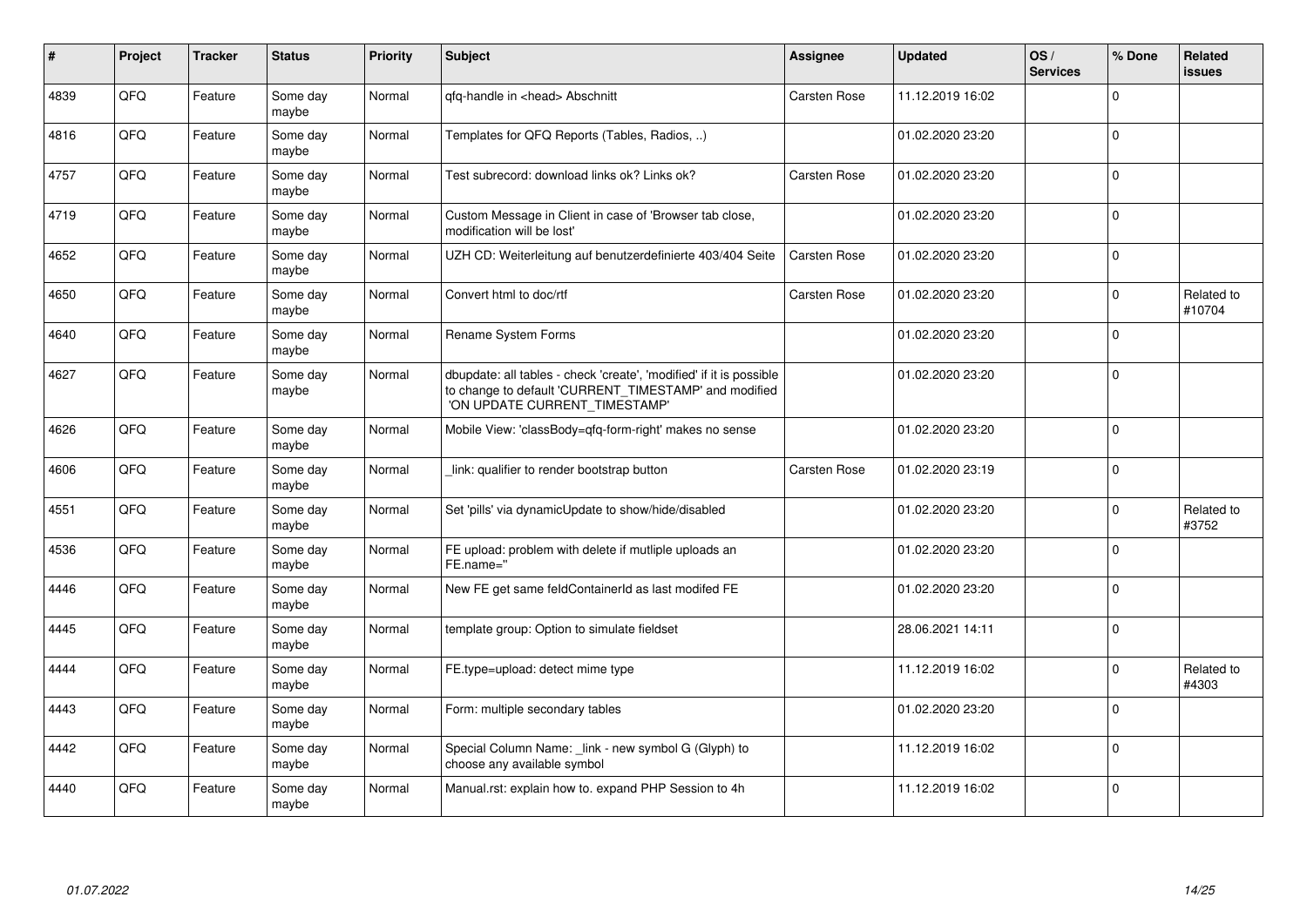| ∦    | Project | <b>Tracker</b> | <b>Status</b>     | <b>Priority</b> | <b>Subject</b>                                                                                                          | <b>Assignee</b>     | <b>Updated</b>   | OS/<br><b>Services</b> | % Done    | <b>Related</b><br><b>issues</b>             |
|------|---------|----------------|-------------------|-----------------|-------------------------------------------------------------------------------------------------------------------------|---------------------|------------------|------------------------|-----------|---------------------------------------------|
| 4439 | QFQ     | Feature        | Some day<br>maybe | Normal          | Log: report all actions fired by an FE Element, incl. the<br>original directive (slaveld, sqllnsert, )                  |                     | 01.02.2020 23:20 |                        | $\Omega$  | Related to<br>#4432.<br>Related to<br>#5458 |
| 4435 | QFQ     | Feature        | Some day<br>maybe | Normal          | Report: striptags - specify allowed tags                                                                                |                     | 01.02.2020 23:20 |                        | $\Omega$  |                                             |
| 4433 | QFQ     | Feature        | Some day<br>maybe | Normal          | Log when SIP will be destroyed by QFQ for any (security)<br>reason                                                      |                     | 01.02.2020 23:20 |                        | $\Omega$  | Related to<br>#4432,<br>Related to<br>#5458 |
| 4420 | QFQ     | Feature        | Some day<br>maybe | Normal          | Client: Local Storage - store the changes of a form, local in<br>the browser.                                           | Benjamin Baer       | 11.12.2019 16:02 |                        | $\Omega$  |                                             |
| 4413 | QFQ     | Feature        | <b>New</b>        | Normal          | fieldset: show/hidden, modeSql, dynamicUpdate                                                                           | Carsten Rose        | 09.02.2022 15:19 |                        | $\Omega$  |                                             |
| 4365 | QFQ     | Feature        | Some day<br>maybe | Normal          | Multi Language: new way of config                                                                                       | <b>Carsten Rose</b> | 01.02.2020 23:20 |                        | $\Omega$  |                                             |
| 4349 | QFQ     | Feature        | Some day<br>maybe | Normal          | link download: downloaded external URL to<br>deliver/concatenate - check mimetipe and handle it correctly               | <b>Carsten Rose</b> | 11.12.2019 16:02 |                        | $\Omega$  |                                             |
| 4343 | QFQ     | Feature        | Some day<br>maybe | Normal          | Link: Classifier to add 'attributes'                                                                                    | <b>Carsten Rose</b> | 01.02.2020 23:20 |                        | $\Omega$  | Related to<br>#14077                        |
| 4330 | QFQ     | Feature        | Some day<br>maybe | Normal          | Error Message: report missing {{ / }} in sqlUpdate, sqlInsert,<br>sqlDelete, sqlAfter, sqlBefore in FE action elements. | Carsten Rose        | 01.02.2020 23:20 |                        | $\Omega$  |                                             |
| 4259 | QFQ     | Feature        | Some day<br>maybe | Normal          | Instant trigger a cron job                                                                                              | Carsten Rose        | 11.12.2019 16:03 |                        | $\Omega$  |                                             |
| 4258 | QFQ     | Feature        | Some day<br>maybe | High            | System Defaults: Forms                                                                                                  | Carsten Rose        | 03.05.2021 21:14 |                        | $\Omega$  |                                             |
| 4250 | QFQ     | Feature        | New               | Normal          | AutoCron in QFQ via PHP                                                                                                 | <b>Carsten Rose</b> | 01.02.2020 23:21 |                        | $\Omega$  | Related to<br>#3292.<br>Related to<br>#3291 |
| 4197 | QFQ     | Feature        | Some day<br>maybe | Normal          | Unit Test fuer JSON Stream von QuickFormQuery.php ><br>doForm()                                                         | Carsten Rose        | 11.12.2019 16:03 |                        | $\Omega$  |                                             |
| 4194 | QFQ     | Feature        | In Progress       | Normal          | Bootstrap 4 ist jetzt offiziel                                                                                          |                     | 03.05.2021 20:47 |                        | $\Omega$  | Related to<br>#10114                        |
| 4082 | QFQ     | Feature        | New               | Normal          | Dynamic Update: modeSql - useful default                                                                                | Carsten Rose        | 01.02.2020 23:22 |                        | $\Omega$  |                                             |
| 4050 | QFG     | Feature        | New               | Normal          | sql.log: 1) FormElement ID which causes a specific action,<br>2) Result in the same row.                                | Carsten Rose        | 15.04.2020 11:35 |                        | $\pmb{0}$ | Related to<br>#5458                         |
| 4027 | QFQ     | Feature        | Some day<br>maybe | Normal          | Missing: orange 'check' / 'bullet'                                                                                      |                     | 11.12.2019 16:03 |                        | 0         |                                             |
| 4026 | QFG     | Feature        | Some day<br>maybe | Normal          | sqlLog.sql: log number of FE.id                                                                                         | Carsten Rose        | 11.12.2019 16:03 |                        | 0         | Related to<br>#5458                         |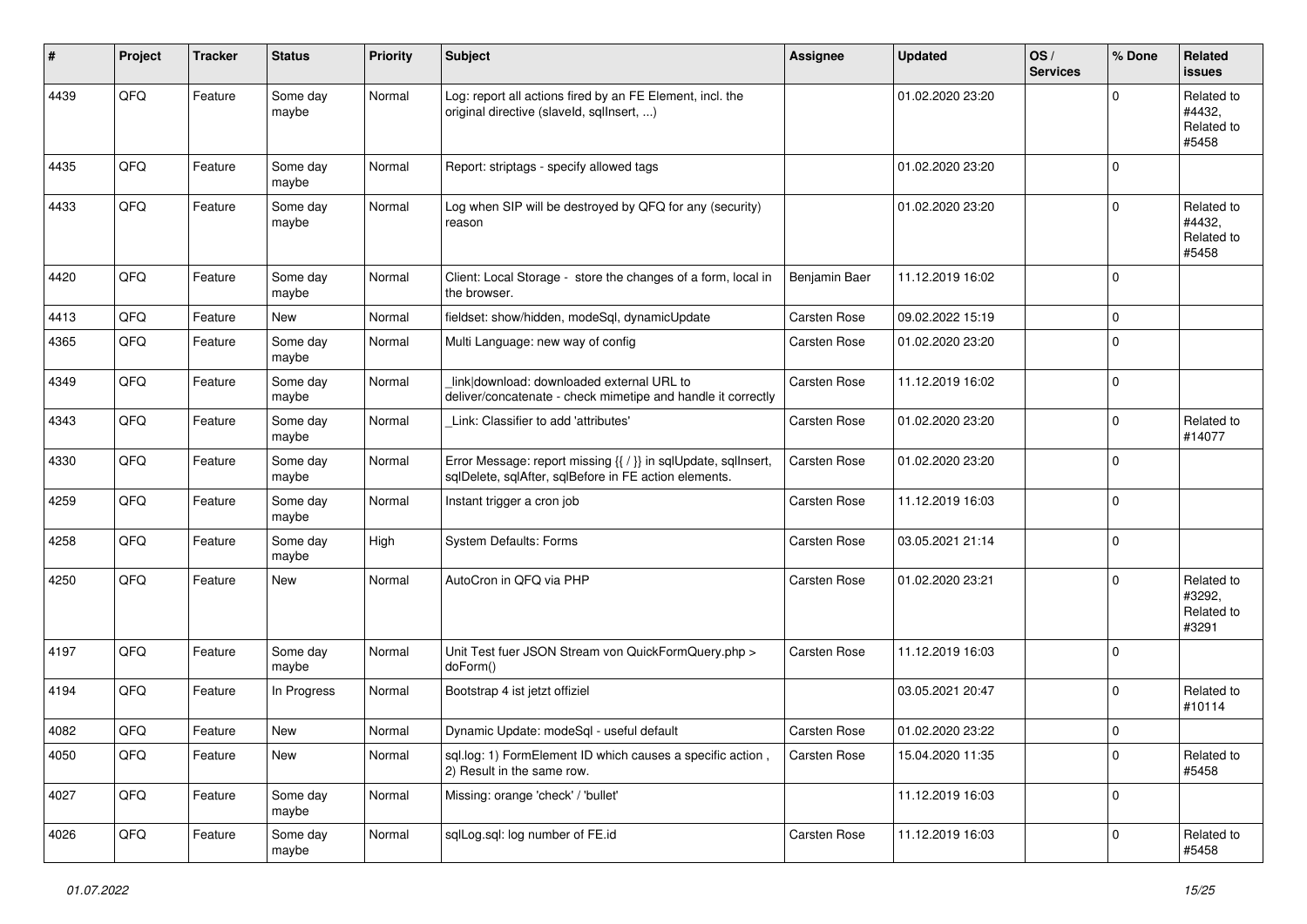| #    | Project | <b>Tracker</b> | <b>Status</b>     | <b>Priority</b> | <b>Subject</b>                                                                                                                                           | <b>Assignee</b>     | <b>Updated</b>   | OS/<br><b>Services</b> | % Done      | <b>Related</b><br><b>issues</b>             |
|------|---------|----------------|-------------------|-----------------|----------------------------------------------------------------------------------------------------------------------------------------------------------|---------------------|------------------|------------------------|-------------|---------------------------------------------|
| 4023 | QFQ     | Feature        | New               | Normal          | prepared statements - FE action: salveld, sqlInsert,<br>sqlUpdate, sqlDelete, sqlBefore, sqlAfter                                                        | Carsten Rose        | 11.12.2019 16:15 |                        | $\Omega$    |                                             |
| 4018 | QFQ     | Feature        | New               | Normal          | typeahead: long query parameter / answer triggers 'Attack<br>detected' and purges current SIP storage.                                                   | <b>Carsten Rose</b> | 29.06.2022 22:46 |                        | $\mathbf 0$ | Related to<br>#9077                         |
| 3991 | QFQ     | Feature        | Some day<br>maybe | Normal          | report: Columnname '_skipWrap' skips 'fbeg', 'fend'                                                                                                      | Carsten Rose        | 11.12.2019 16:03 |                        | $\Omega$    |                                             |
| 3990 | QFQ     | Feature        | Some day<br>maybe | High            | custom class definition: add space automatically                                                                                                         | <b>Carsten Rose</b> | 03.05.2021 21:14 |                        | $\mathbf 0$ |                                             |
| 3967 | QFQ     | Feature        | Some day<br>maybe | High            | Report: Checkbox, Radio, Dropdown, Input welches ohne<br>Submit funktioniert - 'Inline-Form'                                                             | <b>Carsten Rose</b> | 03.05.2021 21:14 |                        | $\mathbf 0$ |                                             |
| 3947 | QFQ     | Feature        | Some day<br>maybe | Normal          | Attack detectect: logout current user                                                                                                                    | Carsten Rose        | 11.12.2019 16:03 |                        | $\mathbf 0$ | Related to<br>#5458.<br>Related to<br>#6299 |
| 3942 | QFQ     | Feature        | Some day<br>maybe | Normal          | Action Elemente: neu generierte IDs via FE weitergeben                                                                                                   | <b>Carsten Rose</b> | 11.12.2019 16:03 |                        | $\mathbf 0$ | Related to<br>#3941                         |
| 3941 | QFQ     | Feature        | Some day<br>maybe | Normal          | sqlAfter: es sollten mehrere moeglich sein                                                                                                               | Carsten Rose        | 11.12.2019 16:03 |                        | $\mathbf 0$ | Related to<br>#3942                         |
| 3905 | QFQ     | Feature        | Some day<br>maybe | Normal          | Documentation: Best Practice anhand eines Online<br>Bewerbungstools                                                                                      | Carsten Rose        | 11.12.2019 16:03 |                        | $\mathbf 0$ |                                             |
| 3900 | QFQ     | Feature        | Some day<br>maybe | Normal          | Extend documentation of 'Copy / Paste'                                                                                                                   | <b>Carsten Rose</b> | 11.12.2019 16:03 |                        | $\mathbf 0$ | Related to<br>#3899                         |
| 3880 | QFQ     | Feature        | Some day<br>maybe | Normal          | Form 'Form': anlegen einer Tabelle                                                                                                                       |                     | 14.01.2021 10:12 |                        | $\mathbf 0$ |                                             |
| 3879 | QFQ     | Feature        | Some day<br>maybe | Normal          | Form 'FormElement': Beim Feld 'name' rechts in der Notiz<br>einen Link einblenden - a) aktuelle Definition anzeigen, b)<br>Spalte in der Tabelle anlegen |                     | 11.12.2019 16:03 |                        | $\mathbf 0$ |                                             |
| 3878 | QFQ     | Feature        | Some day<br>maybe | Normal          | Form 'FormElement': Spalte 'name' typeAhead mit<br>Spaltennamen der Primarytable.                                                                        |                     | 11.12.2019 16:03 |                        | $\mathbf 0$ |                                             |
| 3877 | QFQ     | Feature        | Some day<br>maybe | Normal          | FormEditor: die Felder die aktuell nicht gebraucht werden<br>nur auf readonly/disabled setzen (nicht ausblenden > das<br>irritiert.                      | Carsten Rose        | 11.12.2019 16:03 |                        | $\mathbf 0$ |                                             |
| 3867 | QFQ     | Feature        | Priorize          | Normal          | Readonly Formular: Template Groups add/delete<br>ausbeldnen                                                                                              | <b>Carsten Rose</b> | 05.05.2021 22:12 |                        | $\mathbf 0$ |                                             |
| 3864 | QFQ     | Feature        | New               | Normal          | Encrypt / decrypt field                                                                                                                                  | Enis Nuredini       | 30.06.2022 16:29 |                        | $\pmb{0}$   |                                             |
| 3848 | QFQ     | Feature        | Some day<br>maybe | High            | Antivirus check fuer Upload files in qfq?                                                                                                                | Carsten Rose        | 03.05.2021 21:14 |                        | $\mathbf 0$ | Related to<br>#4131                         |
| 3727 | QFQ     | Feature        | New               | High            | Security: Session Hijacking erschweren                                                                                                                   | Carsten Rose        | 03.05.2021 21:14 |                        | 0           |                                             |
| 3708 | QFQ     | Feature        | Some day<br>maybe | Normal          | Form: input - 'specialchars', 'none'  gewisse tags erlauben,<br>andere verbieten                                                                         | Carsten Rose        | 11.12.2019 16:02 |                        | $\mathbf 0$ | Related to<br>#14320                        |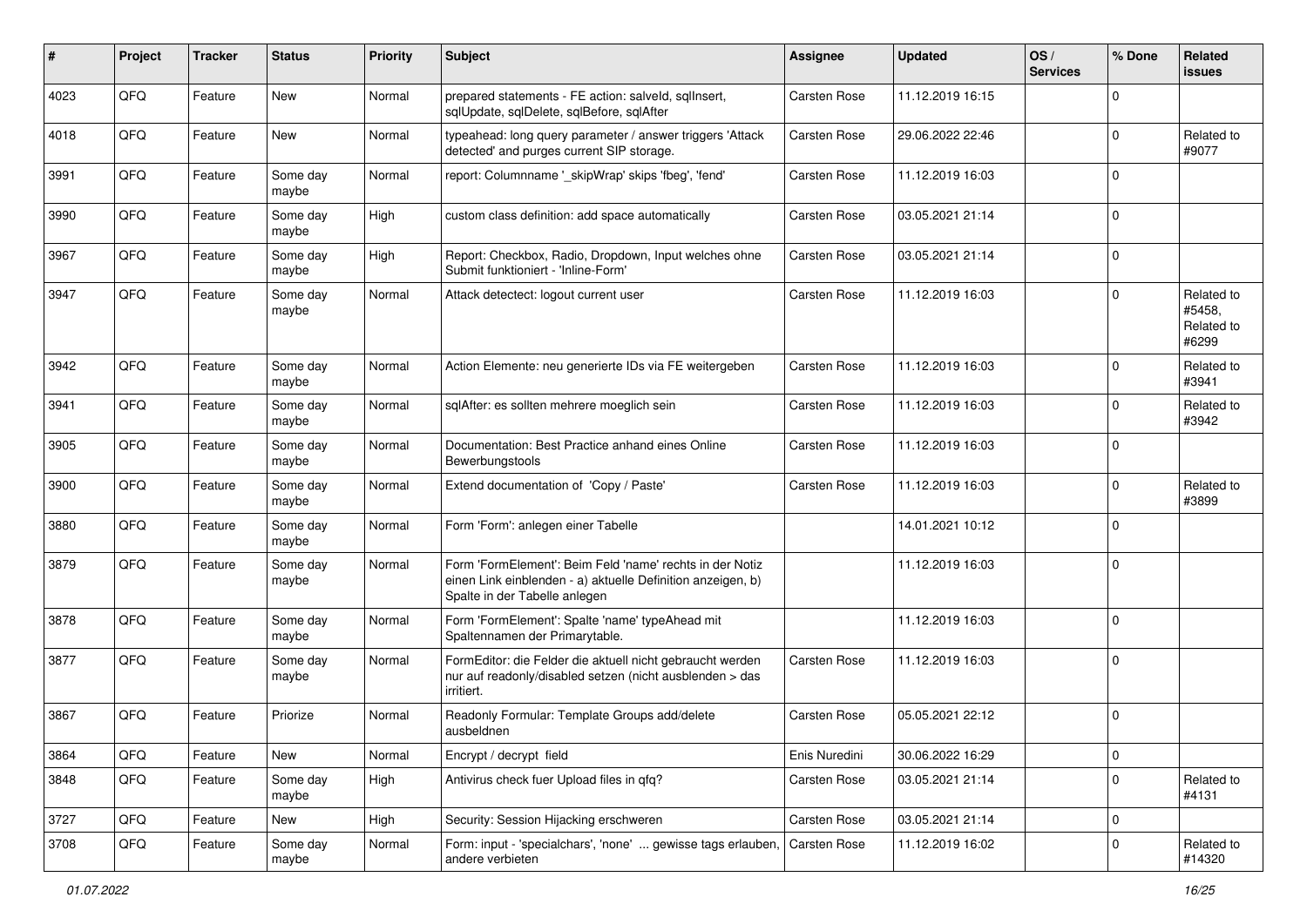| ∦    | Project | <b>Tracker</b> | <b>Status</b>     | <b>Priority</b> | <b>Subject</b>                                                                                                                               | <b>Assignee</b>     | <b>Updated</b>   | OS/<br><b>Services</b> | % Done      | Related<br><b>issues</b>                    |
|------|---------|----------------|-------------------|-----------------|----------------------------------------------------------------------------------------------------------------------------------------------|---------------------|------------------|------------------------|-------------|---------------------------------------------|
| 3692 | QFQ     | Feature        | Some day<br>maybe | Normal          | QFQ Webseite                                                                                                                                 | Benjamin Baer       | 11.12.2019 16:02 |                        | $\Omega$    | Related to<br>#5033                         |
| 3677 | QFQ     | Feature        | Some day<br>maybe | Normal          | wkhtmltopdf: FE User access prohibited, if client IP changes<br>\$TYPO3_CONF_VARS[FE][lockIP]                                                | Carsten Rose        | 11.12.2019 16:02 |                        | $\Omega$    |                                             |
| 3666 | QFQ     | Feature        | Some day<br>maybe | Normal          | a) Performance Messung: mysql_real_escape_string() im<br>Vergleich zu str_replace(), b) doppeltes Aufrufen von<br>mysql_real_escape_string() | <b>Carsten Rose</b> | 11.12.2019 16:02 |                        | $\Omega$    |                                             |
| 3646 | QFQ     | Feature        | Some day<br>maybe | Normal          | Moeglichkeit HTML Tags in Reports auszugeben (zu<br>enkodieren: htmlspecialchars)                                                            |                     | 11.12.2019 16:02 |                        | $\mathbf 0$ | Related to<br>#14320                        |
| 3617 | QFQ     | Feature        | Some day<br>maybe | Normal          | Load javascripts at bottom                                                                                                                   |                     | 11.12.2019 16:02 |                        | $\Omega$    |                                             |
| 3567 | QFQ     | Feature        | Some day<br>maybe | Low             | 'Save', 'Close', 'New' als FormElement                                                                                                       |                     | 11.12.2019 16:02 |                        | $\mathbf 0$ |                                             |
| 3537 | QFQ     | Feature        | Some day<br>maybe | Low             | SHOW COLUMNS FROM tableName - Extend '{{!'<br>definition                                                                                     | Carsten Rose        | 11.12.2019 16:02 |                        | $\mathbf 0$ |                                             |
| 3504 | QFQ     | Feature        | New               | Normal          | Logging: welche Action FEs werden wann wie ausgefuehrt                                                                                       | Carsten Rose        | 01.02.2020 23:21 |                        | $\Omega$    | Related to<br>#5458,<br>Related to<br>#4092 |
| 3495 | QFQ     | Feature        | Some day<br>maybe | Normal          | Predifined Parameter werden nicht in '+' (add new record)<br>SIP gerendert.                                                                  |                     | 11.12.2019 16:02 |                        | $\mathbf 0$ |                                             |
| 3458 | QFQ     | Feature        | Some day<br>maybe | Normal          | Display 'Edit Form Element'-Checkbox on form: should<br>depend on FE Group                                                                   | <b>Carsten Rose</b> | 11.12.2019 16:02 |                        | $\mathbf 0$ | Related to<br>#3447                         |
| 3457 | QFQ     | Feature        | Some day<br>maybe | Normal          | LDAP: concat multi values to one single entry                                                                                                | Carsten Rose        | 11.12.2019 16:02 |                        | $\mathbf 0$ |                                             |
| 3432 | QFQ     | Feature        | New               | Normal          | subrecord: dynamicUpdate                                                                                                                     | <b>Carsten Rose</b> | 11.06.2020 21:10 |                        | $\mathbf 0$ | Related to<br>#5691                         |
| 3415 | QFQ     | Feature        | Some day<br>maybe | Normal          | FE Login Box Templatefile                                                                                                                    | Benjamin Baer       | 11.12.2019 16:02 |                        | $\mathbf 0$ |                                             |
| 3385 | QFQ     | Feature        | Some day<br>maybe | Normal          | templateGroup: insert/update/delete non primary records                                                                                      | Carsten Rose        | 11.12.2019 16:02 |                        | $\Omega$    |                                             |
| 3350 | QFQ     | Feature        | Some day<br>maybe | Normal          | FormEditor: Hilfetext hinter 'checktype'                                                                                                     | Carsten Rose        | 11.12.2019 16:02 |                        | $\Omega$    |                                             |
| 3332 | QFQ     | Feature        | Some day<br>maybe | Normal          | Uploads: Thumbnails, Details zum hochgeladenen File                                                                                          | Carsten Rose        | 11.12.2019 16:02 |                        | $\pmb{0}$   | Related to<br>#3264,<br>Related to<br>#5333 |
| 3331 | QFQ     | Feature        | Some day<br>maybe | Normal          | Default Tooltip fuer _page? Links: mit Form und Record ID                                                                                    | Carsten Rose        | 11.12.2019 16:02 |                        | $\mathbf 0$ |                                             |
| 3291 | QFQ     | Feature        | Some day<br>maybe | Normal          | AutoCron websiteToken                                                                                                                        | Carsten Rose        | 11.12.2019 16:02 |                        | 0           | Related to<br>#4250                         |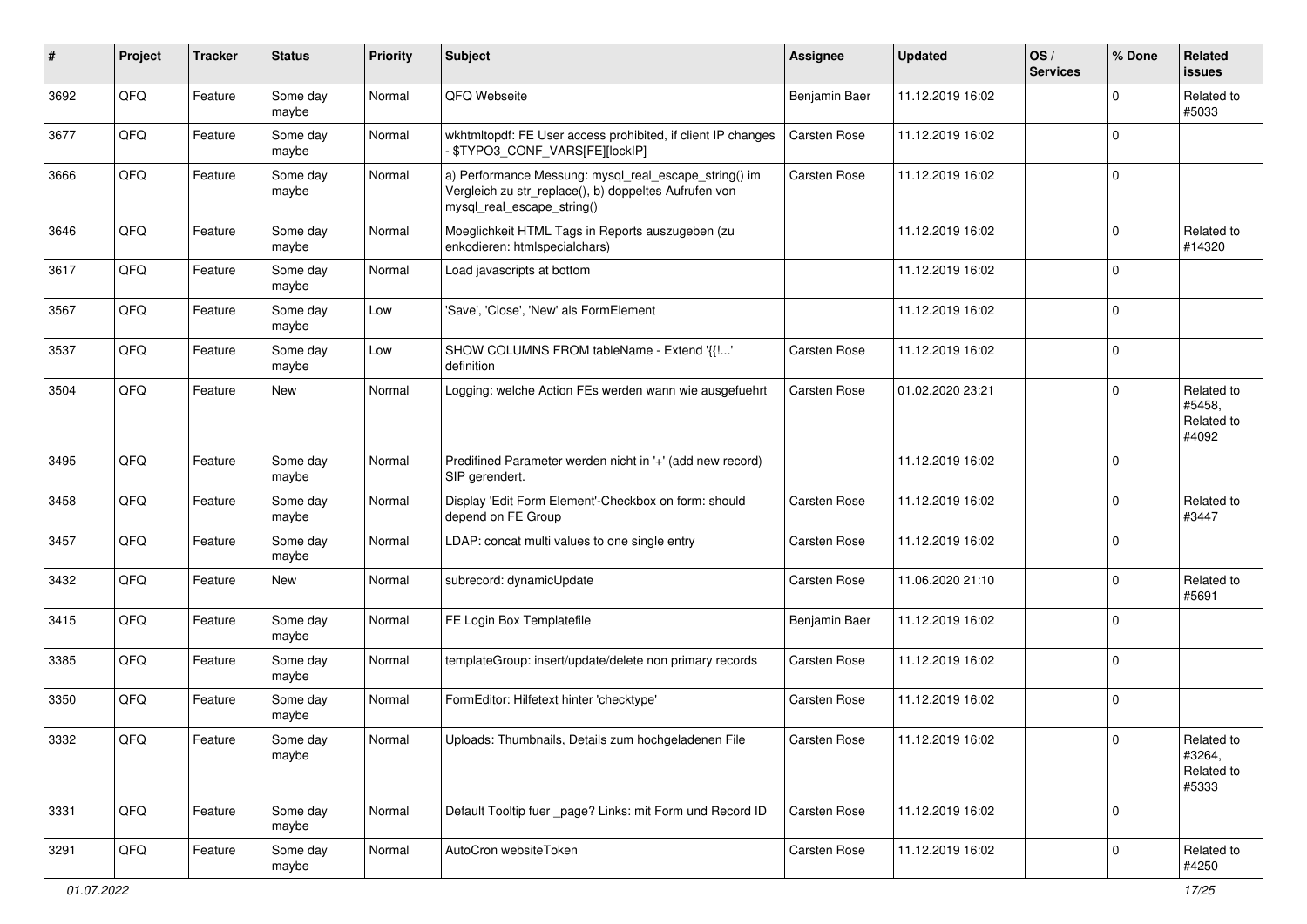| #     | Project | <b>Tracker</b> | <b>Status</b>     | <b>Priority</b> | <b>Subject</b>                                                                                                     | <b>Assignee</b>     | <b>Updated</b>   | OS/<br><b>Services</b> | % Done      | Related<br><b>issues</b>                     |
|-------|---------|----------------|-------------------|-----------------|--------------------------------------------------------------------------------------------------------------------|---------------------|------------------|------------------------|-------------|----------------------------------------------|
| 3285  | QFQ     | Feature        | Some day<br>maybe | Normal          | Zeichenlimit pro Feld: textarea / editor                                                                           | Carsten Rose        | 11.12.2019 16:02 |                        | $\Omega$    |                                              |
| 3273  | QFQ     | Feature        | Some day<br>maybe | Low             | Dirty Flag in Form                                                                                                 | Carsten Rose        | 11.12.2019 16:02 |                        | $\mathbf 0$ |                                              |
| 3267  | QFQ     | Feature        | Some day<br>maybe | Normal          | 2 Forms auf einer Seite: real + Read only                                                                          | <b>Carsten Rose</b> | 11.12.2019 16:03 |                        | $\Omega$    |                                              |
| 3216  | QFQ     | Feature        | Some day<br>maybe | Normal          | dynamic update für checkbox label2                                                                                 | Carsten Rose        | 11.12.2019 16:03 |                        | $\mathbf 0$ | Related to<br>#2081                          |
| 2995  | QFQ     | Feature        | Some day<br>maybe | Normal          | Dropdown JQuery Plugin: 'chosen' - Moeglichkeit um Select<br>Listen mehr Funktion zu geben. Kein Bootstrap noetig. | Carsten Rose        | 11.12.2019 16:03 |                        | $\mathbf 0$ |                                              |
| 2950  | QFQ     | Feature        | Some day<br>maybe | Normal          | Inhalt QFQ Records als File                                                                                        |                     | 11.12.2019 16:03 |                        | $\mathbf 0$ |                                              |
| 2361  | QFQ     | Feature        | New               | Normal          | Logging wer/wann/wo welches Formular aufgerufen hat                                                                | Carsten Rose        | 11.12.2019 16:15 |                        | $\Omega$    | Related to<br>#4432,<br>Related to<br>#7480  |
| 2084  | QFQ     | Feature        | Some day<br>maybe | Normal          | Mailto mit encryption: Subrecord                                                                                   | Carsten Rose        | 11.12.2019 16:03 |                        | $\mathbf 0$ | Related to<br>#2082                          |
| 1946  | QFQ     | Feature        | Some day<br>maybe | Normal          | Kontrolle ob der ReadOnly Modus bei den<br>Formularelementen korrekt implementiert ist                             | <b>Carsten Rose</b> | 11.12.2019 16:03 |                        | $\mathbf 0$ |                                              |
| 1635  | QFQ     | Feature        | Some day<br>maybe | Normal          | QFQ Extension content record: weitere Optionen<br>einblenden.                                                      | <b>Carsten Rose</b> | 11.12.2019 16:03 |                        | $\mathbf 0$ |                                              |
| 1510  | QFQ     | Feature        | Some day<br>maybe | Normal          | jquery von google laden, falls das nicht geht lokal                                                                |                     | 11.12.2019 16:03 |                        | $\mathbf 0$ |                                              |
| 1253  | QFQ     | Feature        | Some day<br>maybe | Normal          | QF: Colorpicker                                                                                                    |                     | 11.12.2019 16:03 |                        | $\Omega$    |                                              |
| 1251  | QFQ     | Feature        | Some day<br>maybe | Normal          | QF: Combo                                                                                                          |                     | 11.12.2019 16:03 |                        | $\Omega$    |                                              |
| 1234  | QFQ     | Feature        | Some day<br>maybe | Normal          | QF: Record numbering: Im Grid soll in Spalte 1 optional die<br>laufende Nummer der Records angezeigt werden.       |                     | 01.02.2020 23:20 |                        | $\Omega$    |                                              |
| 955   | QFQ     | Feature        | Some day<br>maybe | Normal          | QF: Notizen vor/nach dem Form                                                                                      |                     | 01.02.2020 23:20 |                        | $\mathbf 0$ |                                              |
| 880   | QFQ     | Feature        | Some day<br>maybe | Urgent          | Security: PHP, SQL Injection, XSS                                                                                  |                     | 03.05.2021 21:14 |                        | $\mathbf 0$ | Related to<br>#14320                         |
| 14377 | QFQ     | Bug            | New               | Normal          | Documentation > General Tips: white page after migration                                                           | Enis Nuredini       | 19.06.2022 16:37 |                        | $\mathbf 0$ |                                              |
| 14323 | QFQ     | <b>Bug</b>     | In Progress       | Normal          | Report: render=both single - no impact                                                                             | Carsten Rose        | 19.06.2022 18:31 |                        | $\pmb{0}$   |                                              |
| 14322 | QFQ     | <b>Bug</b>     | New               | Normal          | Form Load: by default no scroll (save & close should be<br>visible)                                                | Enis Nuredini       | 15.06.2022 14:12 |                        | $\Omega$    | Related to<br>#14321,<br>Related to<br>#6232 |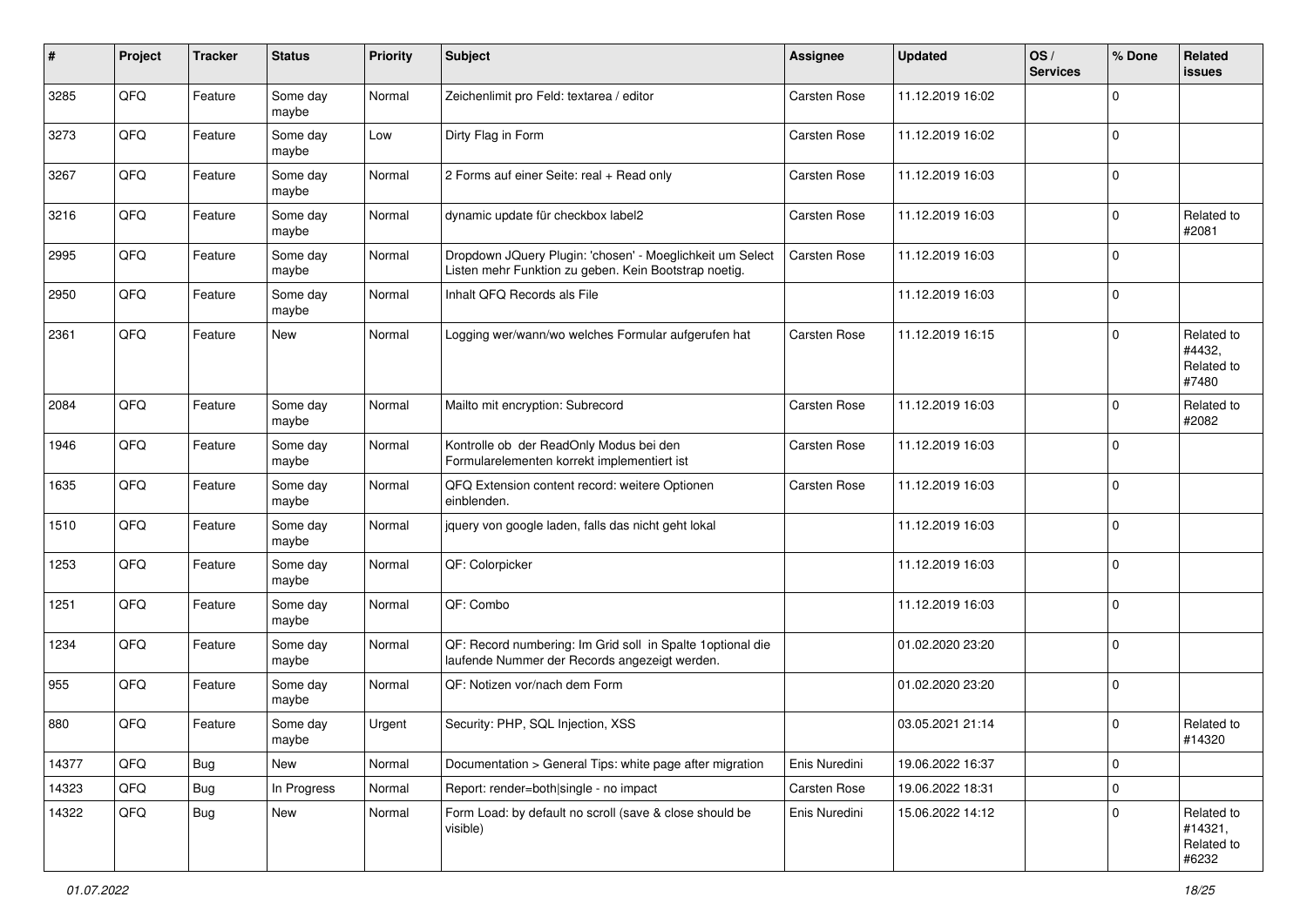| #     | Project | <b>Tracker</b> | <b>Status</b> | <b>Priority</b> | <b>Subject</b>                                                                           | Assignee            | <b>Updated</b>   | OS/<br><b>Services</b> | % Done      | Related<br><b>issues</b>                         |
|-------|---------|----------------|---------------|-----------------|------------------------------------------------------------------------------------------|---------------------|------------------|------------------------|-------------|--------------------------------------------------|
| 14305 | QFQ     | Bug            | <b>New</b>    | Normal          | Inline Report editing does not create history entries                                    | <b>Carsten Rose</b> | 10.06.2022 11:55 |                        | $\mathbf 0$ |                                                  |
| 14304 | QFQ     | <b>Bug</b>     | New           | Normal          | table sorter view safer does not work                                                    | Carsten Rose        | 10.06.2022 11:49 |                        | $\pmb{0}$   |                                                  |
| 14303 | QFQ     | Bug            | ToDo          | Normal          | datetime broken with picker                                                              | Enis Nuredini       | 17.06.2022 09:02 |                        | $\mathbf 0$ | Related to<br>#12630                             |
| 14283 | QFQ     | <b>Bug</b>     | Priorize      | Normal          | HEIC / HEIF convert doesn't trigger                                                      | <b>Carsten Rose</b> | 19.06.2022 16:37 |                        | $\pmb{0}$   |                                                  |
| 14245 | QFQ     | <b>Bug</b>     | <b>New</b>    | Normal          | Form Save Btn bleibt disabled wenn Datumsfeld über<br>Datepicker geändert                | Enis Nuredini       | 27.05.2022 13:45 |                        | $\mathbf 0$ | Related to<br>#13689                             |
| 14233 | QFQ     | <b>Bug</b>     | New           | Normal          | AS link: question - HTML is not rendered                                                 | <b>Carsten Rose</b> | 28.05.2022 11:02 |                        | $\mathbf 0$ |                                                  |
| 14175 | QFQ     | <b>Bug</b>     | In Progress   | Normal          | Opening a form with no QFQ Session cookie fails                                          | Carsten Rose        | 03.06.2022 10:40 |                        | $\mathbf 0$ |                                                  |
| 14091 | QFQ     | <b>Bug</b>     | <b>New</b>    | Normal          | inconsistent template path for twig                                                      | Carsten Rose        | 19.04.2022 18:36 |                        | $\pmb{0}$   |                                                  |
| 14077 | QFQ     | Bug            | New           | Normal          | As _link: Attribute 'class' missing by r:1 and r:3 - but should<br>set                   | Carsten Rose        | 28.05.2022 11:02 |                        | $\mathbf 0$ | Related to<br>#5342,<br>Related to<br>#4343      |
| 13943 | QFQ     | <b>Bug</b>     | Priorize      | Normal          | unable to find formgroup                                                                 | Enis Nuredini       | 28.05.2022 11:03 |                        | $\mathbf 0$ |                                                  |
| 13899 | QFQ     | <b>Bug</b>     | ToDo          | Normal          | Selenium: zum laufen bringen                                                             | Enis Nuredini       | 25.03.2022 10:24 |                        | $\mathbf 0$ |                                                  |
| 13767 | QFQ     | <b>Bug</b>     | Feedback      | Normal          | date/time-picker: required shows up/down button orange                                   | Enis Nuredini       | 16.05.2022 23:16 |                        | $\pmb{0}$   |                                                  |
| 13716 | QFQ     | Bug            | New           | High            | Firefox ask to store username/password                                                   | Enis Nuredini       | 30.05.2022 09:31 |                        | $\mathbf 0$ | Related to<br>#13827                             |
| 13706 | QFQ     | Bug            | <b>New</b>    | Normal          | Wrong CheckType in FieldElement LastStatus of Form Cron                                  | Carsten Rose        | 21.01.2022 18:20 |                        | $\pmb{0}$   |                                                  |
| 13689 | QFQ     | <b>Bug</b>     | <b>New</b>    | Normal          | Enter auf Eingabefeld mit ungültigem Wert führt zu blurry<br>Seite                       | Enis Nuredini       | 28.05.2022 10:53 |                        | $\Omega$    | Related to<br>#14245, Has<br>duplicate<br>#11891 |
| 13659 | QFQ     | <b>Bug</b>     | <b>New</b>    | Normal          | wrong sanitize class applied to R-store                                                  | Carsten Rose        | 15.01.2022 14:23 |                        | $\pmb{0}$   |                                                  |
| 13647 | QFQ     | <b>Bug</b>     | New           | Normal          | Autofocus funktioniert nicht auf Chrome                                                  | Benjamin Baer       | 19.03.2022 17:44 |                        | $\mathbf 0$ |                                                  |
| 13592 | QFQ     | Bug            | <b>New</b>    | Normal          | QFQ Build Queue: das vergeben von Tags klappt nicht. Es<br>werden keine Releases gebaut. | Carsten Rose        | 19.03.2022 17:45 |                        | $\Omega$    |                                                  |
| 13528 | QFQ     | <b>Bug</b>     | <b>New</b>    | Normal          | qfq.io > releases: es wird kein neues Release angelegt                                   | Benjamin Baer       | 19.03.2022 17:46 |                        | $\pmb{0}$   |                                                  |
| 13460 | QFQ     | <b>Bug</b>     | <b>New</b>    | Normal          | Doc: Password set/reset  password should not processed<br>with 'html encode'             | Carsten Rose        | 19.03.2022 17:46 |                        | $\mathbf 0$ |                                                  |
| 13451 | QFQ     | <b>Bug</b>     | New           | Normal          | Character Counter / Max Character: Problem in Safari                                     | Carsten Rose        | 15.04.2022 17:18 |                        | 0           |                                                  |
| 13332 | QFQ     | <b>Bug</b>     | New           | Normal          | Multi Form: Required Felder werden visuell nicht markiert.                               | Carsten Rose        | 19.03.2022 17:47 |                        | $\pmb{0}$   |                                                  |
| 13331 | QFQ     | Bug            | New           | Normal          | Multi Form: Clear Icon misplaced                                                         | Carsten Rose        | 19.03.2022 17:47 |                        | $\pmb{0}$   |                                                  |
| 12989 | QFQ     | Bug            | New           | Normal          | empty string does not trigger dynamic update                                             | Enis Nuredini       | 28.05.2022 11:09 |                        | 0           |                                                  |
| 12974 | QFQ     | <b>Bug</b>     | New           | High            | Sanitize Queries in Action-Elements                                                      | Carsten Rose        | 07.12.2021 17:19 |                        | $\pmb{0}$   |                                                  |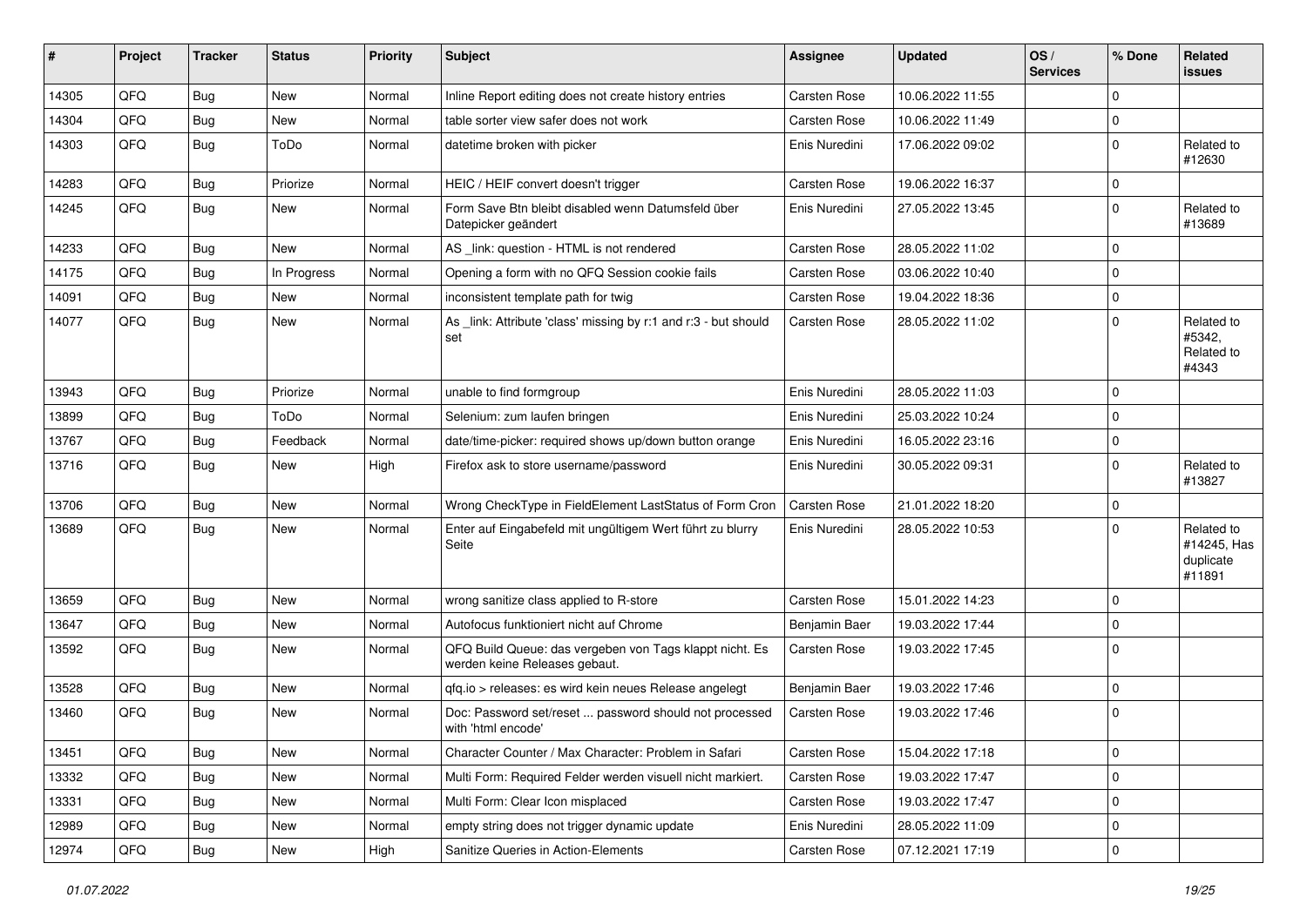| #     | Project | <b>Tracker</b> | <b>Status</b> | <b>Priority</b> | <b>Subject</b>                                                                                                                                      | <b>Assignee</b> | <b>Updated</b>   | OS/<br><b>Services</b> | % Done      | Related<br><b>issues</b>                      |
|-------|---------|----------------|---------------|-----------------|-----------------------------------------------------------------------------------------------------------------------------------------------------|-----------------|------------------|------------------------|-------------|-----------------------------------------------|
| 12716 | QFQ     | Bug            | <b>New</b>    | Normal          | template group: Pattern only applied to first instance                                                                                              | Carsten Rose    | 19.03.2022 17:47 |                        | $\mathbf 0$ |                                               |
| 12714 | QFQ     | Bug            | <b>New</b>    | Normal          | Conversion of GIF to PDF broken when GIF contains Alpha.                                                                                            | Carsten Rose    | 19.03.2022 17:49 |                        | $\mathbf 0$ |                                               |
| 12702 | QFQ     | Bug            | <b>New</b>    | High            | templateGroup: broken in multiDb Setup                                                                                                              | Carsten Rose    | 14.12.2021 16:02 |                        | $\mathbf 0$ |                                               |
| 12670 | QFQ     | <b>Bug</b>     | <b>New</b>    | High            | Dropdown-Menu classes können nicht mehr angegeben<br>werden                                                                                         | Carsten Rose    | 07.12.2021 17:19 |                        | $\mathbf 0$ |                                               |
| 12581 | QFQ     | Bug            | New           | Normal          | Form.forward=close: Record 'new' in new browser tab ><br>save (& close) >> Form is not reloaded with new created<br>record id and stays in mode=new | Carsten Rose    | 19.03.2022 17:48 |                        | $\mathbf 0$ |                                               |
| 12546 | QFQ     | Bug            | Feedback      | Normal          | Branch 'Development' - Unit Tests mit dirty workaround<br>angepasst                                                                                 | Carsten Rose    | 19.03.2022 17:48 |                        | $\mathbf 0$ |                                               |
| 12545 | QFQ     | Bug            | <b>New</b>    | Urgent          | sql.log not created / updated                                                                                                                       | Carsten Rose    | 14.12.2021 16:02 |                        | $\mathbf 0$ |                                               |
| 12520 | QFQ     | Bug            | <b>New</b>    | Normal          | Switch FE User: still active even FE User session expired                                                                                           | Carsten Rose    | 19.03.2022 17:48 |                        | $\mathbf 0$ |                                               |
| 12513 | QFQ     | Bug            | <b>New</b>    | High            | Implement server side check of maxlength                                                                                                            | Carsten Rose    | 07.12.2021 17:19 |                        | $\mathbf 0$ |                                               |
| 12512 | QFQ     | Bug            | <b>New</b>    | Normal          | Some MySQL Installation can't use 'stored procedures'                                                                                               | Carsten Rose    | 19.03.2022 17:48 |                        | $\mathbf 0$ |                                               |
| 12508 | QFQ     | Bug            | In Progress   | High            | gfg Form: sendMail                                                                                                                                  | Karin Niffeler  | 19.03.2022 17:48 |                        | $\mathbf 0$ |                                               |
| 12468 | QFQ     | Bug            | <b>New</b>    | Urgent          | Form: update Form.title after save                                                                                                                  | Carsten Rose    | 03.05.2021 21:12 |                        | $\mathbf 0$ |                                               |
| 12463 | QFQ     | Bug            | ToDo          | High            | QFQ Function: 'function' and 'sql' on same level - output of<br>sql is shown two times.                                                             | Carsten Rose    | 15.12.2021 16:31 |                        | $\mathbf 0$ |                                               |
| 12395 | QFQ     | Bug            | ToDo          | High            | QFQ Function: Result two times shown                                                                                                                | Carsten Rose    | 18.02.2022 08:59 |                        | $\mathbf 0$ |                                               |
| 12327 | QFQ     | Bug            | <b>New</b>    | Normal          | Copy to clipboard: Glyphicon can not be changed                                                                                                     | Carsten Rose    | 27.12.2021 17:59 |                        | $\mathbf 0$ |                                               |
| 12325 | QFQ     | Bug            | Priorize      | Normal          | MultiDB form.dblndex not working for report syntax                                                                                                  | Carsten Rose    | 07.09.2021 13:37 |                        | $\mathbf 0$ | Related to<br>#12145,<br>Related to<br>#12314 |
| 12187 | QFQ     | Bug            | <b>New</b>    | Normal          | Trigger FormAsFile() via Report: probably problem with multi   Carsten Rose<br>DB setup                                                             |                 | 20.03.2021 21:20 |                        | $\mathbf 0$ |                                               |
| 12133 | QFQ     | Bug            | <b>New</b>    | Normal          | NPM, phpSpreadSheet aktualisieren                                                                                                                   | Carsten Rose    | 15.03.2021 09:04 |                        | $\mathbf 0$ |                                               |
| 12066 | QFQ     | Bug            | <b>New</b>    | High            | enterAsSubmit: Forward wird nicht ausgeführt                                                                                                        | Enis Nuredini   | 29.05.2022 09:23 |                        | 0           |                                               |
| 12045 | QFQ     | Bug            | <b>New</b>    | Normal          | templateGroup afterSave FE: Aufruf ohne<br>sqlHonorFormElements funktioniert nicht                                                                  | Carsten Rose    | 18.02.2021 16:33 |                        | $\mathbf 0$ |                                               |
| 12040 | QFQ     | Bug            | New           | Normal          | FE Mode 'hidden' für zwei FEs auf einer Zeile                                                                                                       | Carsten Rose    | 18.02.2021 10:13 |                        | $\pmb{0}$   |                                               |
| 11752 | QFQ     | Bug            | New           | Normal          | checkbox renders multiple input elements with same name                                                                                             | Carsten Rose    | 17.12.2020 14:58 |                        | $\mathbf 0$ | Related to<br>#11750                          |
| 11715 | QFQ     | <b>Bug</b>     | New           | Normal          | acceptZeroAsRequired and requiredOffButMark do not<br>coincide                                                                                      |                 | 08.12.2020 12:13 |                        | $\mathbf 0$ |                                               |
| 11695 | QFQ     | <b>Bug</b>     | New           | Normal          | MultiForm required FE Error                                                                                                                         | Carsten Rose    | 04.12.2020 13:34 |                        | $\mathsf 0$ |                                               |
| 11668 | QFQ     | <b>Bug</b>     | New           | Normal          | Play function.sql - problem with mysql                                                                                                              | Carsten Rose    | 03.05.2021 20:48 |                        | $\mathbf 0$ |                                               |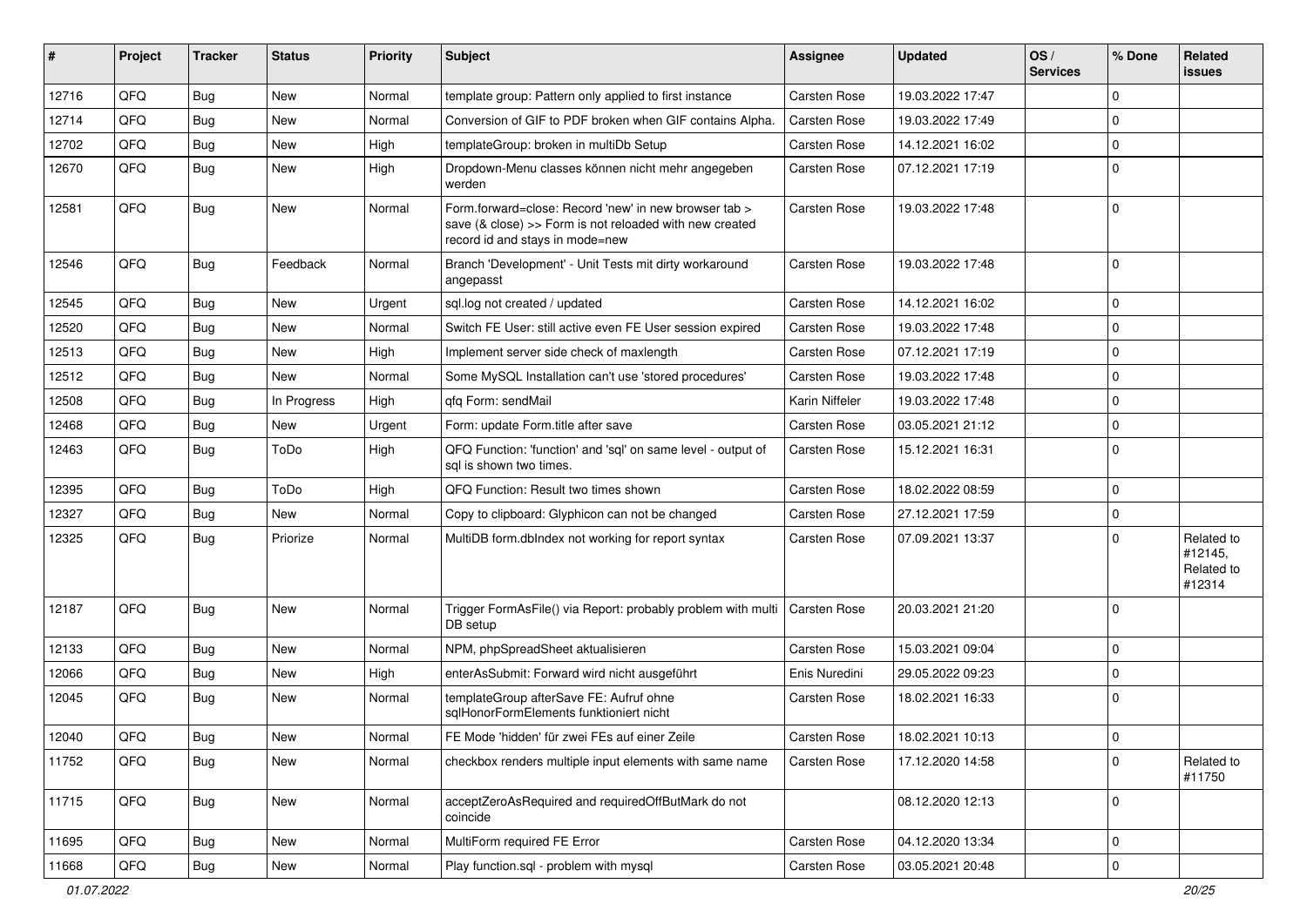| #     | Project | <b>Tracker</b> | <b>Status</b> | <b>Priority</b> | <b>Subject</b>                                                                      | Assignee            | <b>Updated</b>   | OS/<br><b>Services</b> | % Done      | Related<br>issues                                                                                                              |
|-------|---------|----------------|---------------|-----------------|-------------------------------------------------------------------------------------|---------------------|------------------|------------------------|-------------|--------------------------------------------------------------------------------------------------------------------------------|
| 11667 | QFQ     | <b>Bug</b>     | <b>New</b>    | Normal          | MySQL mariadb-server-10.3: Incorrect datetime value                                 | Carsten Rose        | 03.05.2021 20:48 |                        | $\mathbf 0$ |                                                                                                                                |
| 11630 | QFQ     | Bug            | Feedback      | High            | Bitte check ob CALL() in 20.11.0 noch so funktioniert wie in<br>20.4.1              | Enis Nuredini       | 28.05.2022 13:45 |                        | $\pmb{0}$   | Related to<br>#11325                                                                                                           |
| 11522 | QFQ     | <b>Bug</b>     | New           | Normal          | Aus/Einblenden von Reitern                                                          |                     | 13.11.2020 14:58 |                        | $\pmb{0}$   |                                                                                                                                |
| 11517 | QFQ     | <b>Bug</b>     | In Progress   | Normal          | extraButtonInfo Broken for multiple FormElements                                    | Carsten Rose        | 12.05.2022 13:12 |                        | $\pmb{0}$   | Related to<br>#7890,<br>Related to<br>#3811, Has<br>duplicate<br>#10905, Has<br>duplicate<br>#10553, Has<br>duplicate<br>#6779 |
| 11347 | QFQ     | Bug            | Feedback      | Normal          | If Bedingungen funktionieren nicht korrekt                                          | Christoph Fuchs     | 21.03.2021 20:37 |                        | $\mathbf 0$ |                                                                                                                                |
| 11239 | QFQ     | <b>Bug</b>     | New           | Normal          | Radiobutton (plain): horizontales Rendern abhängig vom<br>Datentyp in der Datenbank | Carsten Rose        | 30.09.2020 18:37 |                        | $\pmb{0}$   |                                                                                                                                |
| 11237 | QFQ     | <b>Bug</b>     | New           | High            | Radiobutton / parameter.buttonClass= btn-default - kein dirty<br>Trigger            | Benjamin Baer       | 03.05.2021 21:12 |                        | $\pmb{0}$   | Related to<br>#10766                                                                                                           |
| 11195 | QFQ     | Bug            | <b>New</b>    | Low             | Dynamic Update: Note not updated if new text is empty<br>(v20.4)                    |                     | 25.09.2020 11:14 |                        | $\pmb{0}$   |                                                                                                                                |
| 11057 | QFQ     | Bug            | New           | High            | Checkboxes ohne span.checkmark im Report werden<br>ausgeblendet                     | Benjamin Baer       | 03.05.2021 21:12 |                        | $\pmb{0}$   | Related to<br>#11039                                                                                                           |
| 10937 | QFQ     | <b>Bug</b>     | New           | Normal          | Fehler mit abhängigen Select- Feldern beim Positionieren                            | Carsten Rose        | 12.11.2020 23:45 |                        | $\pmb{0}$   |                                                                                                                                |
| 10890 | QFQ     | Bug            | New           | Normal          | AutoCron hangs                                                                      |                     | 20.07.2020 13:56 |                        | $\pmb{0}$   |                                                                                                                                |
| 10766 | QFQ     | Bug            | <b>New</b>    | High            | Radiobutton / parameter.buttonClass=btn-default: dynamic<br>update                  |                     | 03.05.2021 21:12 |                        | $\mathbf 0$ | Related to<br>#11237                                                                                                           |
| 10759 | QFQ     | <b>Bug</b>     | <b>New</b>    | Normal          | emptyMeansNull - Feld falsch aktualisiert                                           |                     | 12.11.2020 23:45 |                        | $\pmb{0}$   |                                                                                                                                |
| 10704 | QFQ     | <b>Bug</b>     | New           | Normal          | wkhtml problem rendering fullCalendar.js / fabric.js >><br>successor: puppeteer     | <b>Carsten Rose</b> | 12.11.2020 23:45 |                        | $\Omega$    | Related to<br>#5024,<br>Related to<br>#4650,<br>Related to<br>#10715                                                           |
| 10661 | QFQ     | <b>Bug</b>     | In Progress   | Normal          | Typo3 Warnungen                                                                     | Carsten Rose        | 07.09.2021 13:23 |                        | $\mathbf 0$ | Related to<br>#12440                                                                                                           |
| 10658 | QFQ     | <b>Bug</b>     | New           | Normal          | processReadOnly broken                                                              | Carsten Rose        | 27.05.2020 17:55 |                        | $\mathsf 0$ |                                                                                                                                |
| 10640 | QFQ     | <b>Bug</b>     | New           | High            | TypeAhead Tag: FE editierbar trotz readOnly                                         | Carsten Rose        | 03.05.2021 21:12 |                        | $\pmb{0}$   | Related to<br>#7795                                                                                                            |
| 10588 | QFQ     | <b>Bug</b>     | New           | Normal          | typeahed Tag: Doku anpassen                                                         | Carsten Rose        | 12.11.2020 23:45 |                        | $\mathsf 0$ |                                                                                                                                |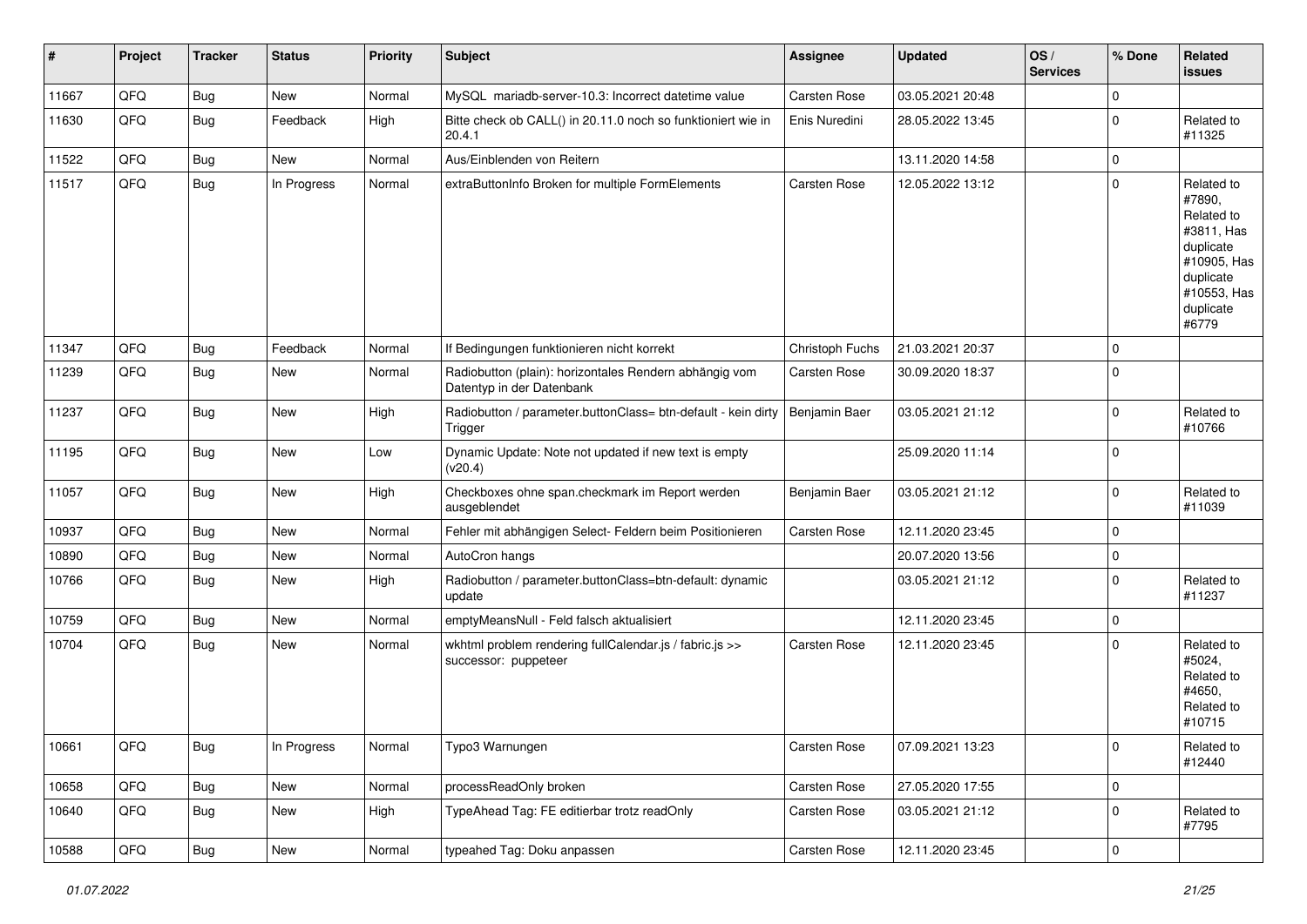| $\sharp$ | Project | <b>Tracker</b> | <b>Status</b>     | <b>Priority</b> | <b>Subject</b>                                                                                           | Assignee            | <b>Updated</b>   | OS/<br><b>Services</b> | % Done      | <b>Related</b><br>issues                                                |
|----------|---------|----------------|-------------------|-----------------|----------------------------------------------------------------------------------------------------------|---------------------|------------------|------------------------|-------------|-------------------------------------------------------------------------|
| 10508    | QFQ     | Bug            | <b>New</b>        | High            | Multi Form broken on Multi DB Instance                                                                   | <b>Carsten Rose</b> | 03.05.2021 21:12 |                        | $\mathbf 0$ |                                                                         |
| 10506    | QFQ     | Bug            | <b>New</b>        | High            | Template Group broken on MultiDB instance                                                                | <b>Carsten Rose</b> | 03.05.2021 21:12 |                        | $\pmb{0}$   | Related to<br>#10505                                                    |
| 10324    | QFQ     | Bug            | <b>New</b>        | Normal          | Excel Export mit Template funktioniert nur, wenn Template<br>vor uid kommt                               |                     | 30.03.2020 11:20 |                        | $\mathbf 0$ | Related to<br>#10257                                                    |
| 10322    | QFQ     | Bug            | <b>New</b>        | Normal          | FormElement / Radio: missing column 'enum' >> FE not<br>reported                                         | <b>Carsten Rose</b> | 07.05.2020 09:37 |                        | $\mathbf 0$ |                                                                         |
| 10082    | QFQ     | <b>Bug</b>     | <b>New</b>        | Normal          | FE.type=SELECT - 'sanatize' Class                                                                        | <b>Carsten Rose</b> | 07.05.2020 09:36 |                        | $\pmb{0}$   | Related to<br>#10081                                                    |
| 10081    | QFQ     | Bug            | <b>New</b>        | High            | Stale record lock after 'forbidden' character                                                            | <b>Carsten Rose</b> | 03.05.2021 21:12 |                        | $\mathbf 0$ | Related to<br>#10082,<br>Related to<br>#9789                            |
| 9975     | QFQ     | Bug            | Priorize          | Normal          | Dropdown Menu: 'r:3' broken                                                                              | Carsten Rose        | 01.02.2020 10:13 |                        | $\mathbf 0$ |                                                                         |
| 9958     | QFQ     | Bug            | Priorize          | Normal          | Broken subrecord query: no error message                                                                 | <b>Carsten Rose</b> | 05.02.2021 15:15 |                        | $\Omega$    |                                                                         |
| 9947     | QFQ     | Bug            | Priorize          | Normal          | Unwanted error message if missing 'typeAheadSqlPrefetch'                                                 | <b>Carsten Rose</b> | 01.02.2020 10:13 |                        | $\mathbf 0$ |                                                                         |
| 9898     | QFQ     | <b>Bug</b>     | Feedback          | Normal          | Formular trotz Timeout gespeichert                                                                       | Benjamin Baer       | 01.02.2020 15:56 |                        | $\mathbf 0$ |                                                                         |
| 9862     | QFQ     | Bug            | Priorize          | Normal          | Failed writing to sql mail qfq.log should throw an exception                                             | <b>Carsten Rose</b> | 01.02.2020 10:13 |                        | $\pmb{0}$   |                                                                         |
| 9855     | QFQ     | Bug            | <b>New</b>        | Normal          | <b>Required Check</b>                                                                                    |                     | 01.02.2020 15:56 |                        | $\pmb{0}$   |                                                                         |
| 9834     | QFQ     | Bug            | Priorize          | Normal          | Input elements with tag 'disabled' are missing on<br>form-submit: server option 'processReadOnly' broken | <b>Carsten Rose</b> | 07.12.2021 16:43 |                        | $\Omega$    | Related to<br>#9691,<br>Related to<br>#5305, Has<br>duplicate<br>#12331 |
| 9783     | QFQ     | Bug            | <b>New</b>        | Normal          | Email with special characters                                                                            | Carsten Rose        | 01.02.2020 23:22 |                        | $\mathbf 0$ |                                                                         |
| 9773     | QFQ     | Bug            | <b>New</b>        | Normal          | form.parameter.formModeGlobal=requiredOff                                                                | <b>Carsten Rose</b> | 01.02.2020 15:56 |                        | 0           |                                                                         |
| 9669     | QFQ     | Bug            | Some day<br>maybe | Normal          | Checkbox / Template Group: radio/checkbox visible broken<br>after 'add'                                  | <b>Carsten Rose</b> | 16.06.2021 13:47 |                        | $\mathbf 0$ | Related to<br>#8091                                                     |
| 9535     | QFQ     | Bug            | Feedback          | Normal          | Report:  AS '_vertical' - column to wide - vertical >> rot45,<br>rot <sub>90</sub>                       | Benjamin Baer       | 01.02.2020 15:56 |                        | $\Omega$    |                                                                         |
| 9534     | QFQ     | Bug            | Priorize          | Urgent          | FE.type=upload: 'Unknown Mode: ID"                                                                       | Carsten Rose        | 03.05.2021 21:14 |                        | $\mathbf 0$ | Related to<br>#9532                                                     |
| 9533     | QFQ     | Bug            | <b>New</b>        | Normal          | FE.type=upload: Check in 'beforeSave' if upload is given                                                 | <b>Carsten Rose</b> | 01.02.2020 23:22 |                        | $\Omega$    | Related to<br>#11523                                                    |
| 9531     | QFQ     | Bug            | <b>New</b>        | High            | FE File: Dynamic Update / modeSgl / required detected even<br>it not set                                 | <b>Carsten Rose</b> | 11.06.2021 20:32 |                        | $\mathbf 0$ | Related to<br>#12398                                                    |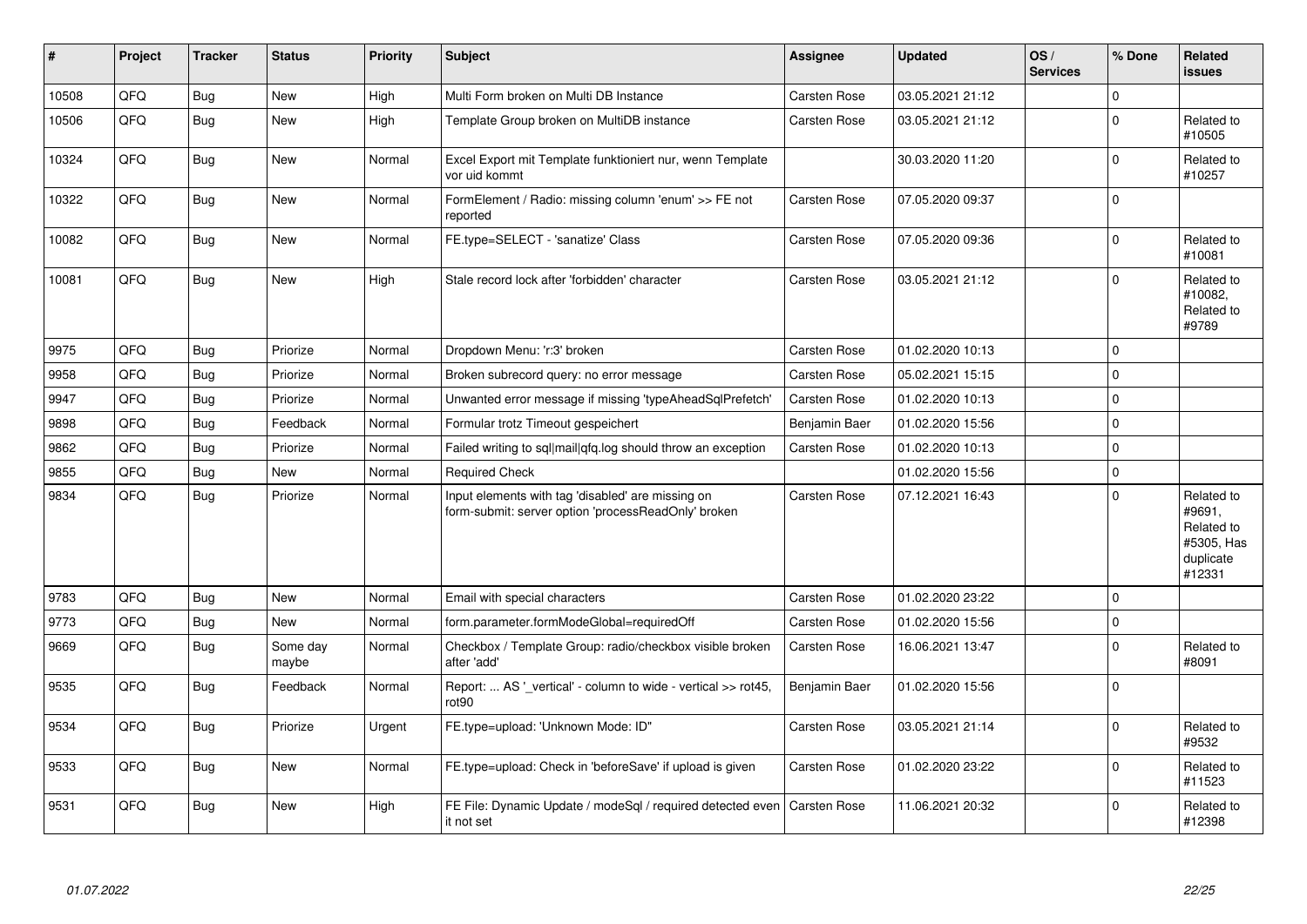| #    | Project | <b>Tracker</b> | <b>Status</b>     | <b>Priority</b> | <b>Subject</b>                                                                 | <b>Assignee</b>     | <b>Updated</b>   | OS/<br><b>Services</b> | % Done       | <b>Related</b><br>issues                     |
|------|---------|----------------|-------------------|-----------------|--------------------------------------------------------------------------------|---------------------|------------------|------------------------|--------------|----------------------------------------------|
| 9347 | QFQ     | Bug            | <b>New</b>        | High            | FE.type=upload with dynamic show/hidden: required not<br>detected              | Carsten Rose        | 12.06.2021 10:40 |                        | $\Omega$     | Related to<br>#5305.<br>Related to<br>#12398 |
| 9317 | QFQ     | <b>Bug</b>     | <b>New</b>        | Normal          | FE.type=note: with dynamic show/hidden an empty label<br>causes trouble        | Carsten Rose        | 01.02.2020 23:22 |                        | $\mathbf 0$  |                                              |
| 9281 | QFQ     | <b>Bug</b>     | Some day<br>maybe | Normal          | Allow STRICT_TRANS_TABLES                                                      | Carsten Rose        | 02.01.2021 18:43 |                        | $\Omega$     |                                              |
| 9177 | QFQ     | Bug            | <b>New</b>        | Normal          | Bug? QFQ tries to save an action FE, which has real<br>existing column name    | Carsten Rose        | 01.02.2020 23:22 |                        | $\pmb{0}$    |                                              |
| 9173 | QFQ     | Bug            | Priorize          | Urgent          | Stale Record Lock: Firefox                                                     | Carsten Rose        | 03.05.2021 21:14 |                        | $\mathbf 0$  | Related to<br>#9789                          |
| 9127 | QFQ     | <b>Bug</b>     | New               | Normal          | Error Message: change 'roll over' color - text not readable                    | Carsten Rose        | 01.02.2020 23:22 |                        | $\mathsf 0$  |                                              |
| 9126 | QFQ     | <b>Bug</b>     | Some day<br>maybe | Normal          | hidden Form elements are present in page source                                |                     | 02.01.2021 18:41 |                        | $\mathbf 0$  |                                              |
| 9121 | QFQ     | <b>Bug</b>     | Priorize          | High            | sip links have r and __dbIndexData set                                         | Carsten Rose        | 12.06.2021 10:41 |                        | $\mathbf 0$  |                                              |
| 9077 | QFQ     | <b>Bug</b>     | <b>New</b>        | Normal          | typeAheadSql: report broken SQL                                                | Carsten Rose        | 29.06.2022 22:35 |                        | $\mathbf 0$  | Related to<br>#4018                          |
| 9024 | QFQ     | <b>Bug</b>     | Some day<br>maybe | Normal          | QFQ Einarbeitung                                                               |                     | 01.02.2020 15:56 |                        | $\mathbf{0}$ |                                              |
| 9020 | QFQ     | <b>Bug</b>     | Some day<br>maybe | Normal          | radio mit buttonClass und dynamicUpdate lassen sich nicht<br>kombinieren       |                     | 11.12.2019 16:01 |                        | $\mathbf 0$  |                                              |
| 9013 | QFQ     | <b>Bug</b>     | <b>New</b>        | Normal          | Error in Twig template not handled                                             | Carsten Rose        | 20.10.2021 13:43 |                        | $\pmb{0}$    |                                              |
| 8891 | QFQ     | <b>Bug</b>     | New               | High            | formSubmitLog: do not log passwords                                            | Enis Nuredini       | 25.03.2022 09:06 |                        | $\mathsf 0$  |                                              |
| 8668 | QFQ     | Bug            | New               | High            | Pill disabled: dyamic mode 'hidden' not respected - FE is still<br>required    | <b>Carsten Rose</b> | 03.05.2021 21:14 |                        | $\mathbf 0$  |                                              |
| 8431 | QFQ     | <b>Bug</b>     | <b>New</b>        | High            | autocron.php with wrong path                                                   | <b>Carsten Rose</b> | 03.05.2021 21:14 |                        | $\mathsf 0$  |                                              |
| 8316 | QFQ     | Bug            | Feedback          | Normal          | Documentation/Behaviour for Nested Queries and<br>Record-Store confusing       | Nicola Chiapolini   | 20.11.2019 09:14 |                        | $\mathbf 0$  |                                              |
| 8106 | QFQ     | Bug            | Some day<br>maybe | Normal          | Dynamic Update: Feld kann nicht auf empty zurückgesetzt<br>werden              | Carsten Rose        | 11.12.2019 16:01 |                        | $\mathsf 0$  |                                              |
| 8083 | QFQ     | <b>Bug</b>     | <b>New</b>        | High            | FormEditor: primary table list does not respect<br>'indexDb={{indexData:Y}}'   | Carsten Rose        | 03.05.2021 21:14 |                        | $\mathbf 0$  | Has<br>duplicate<br>#6678                    |
| 8049 | QFQ     | Bug            | New               | Normal          | FE.type=note, column 'value': text moves some pixel to top<br>after save       | Carsten Rose        | 01.02.2020 23:22 |                        | $\mathbf 0$  |                                              |
| 8037 | QFQ     | Bug            | Priorize          | Normal          | FE.type=upload (advanced mode): {{slaveId:V}} missing<br>during dynamic update | Carsten Rose        | 01.02.2020 10:13 |                        | $\Omega$     |                                              |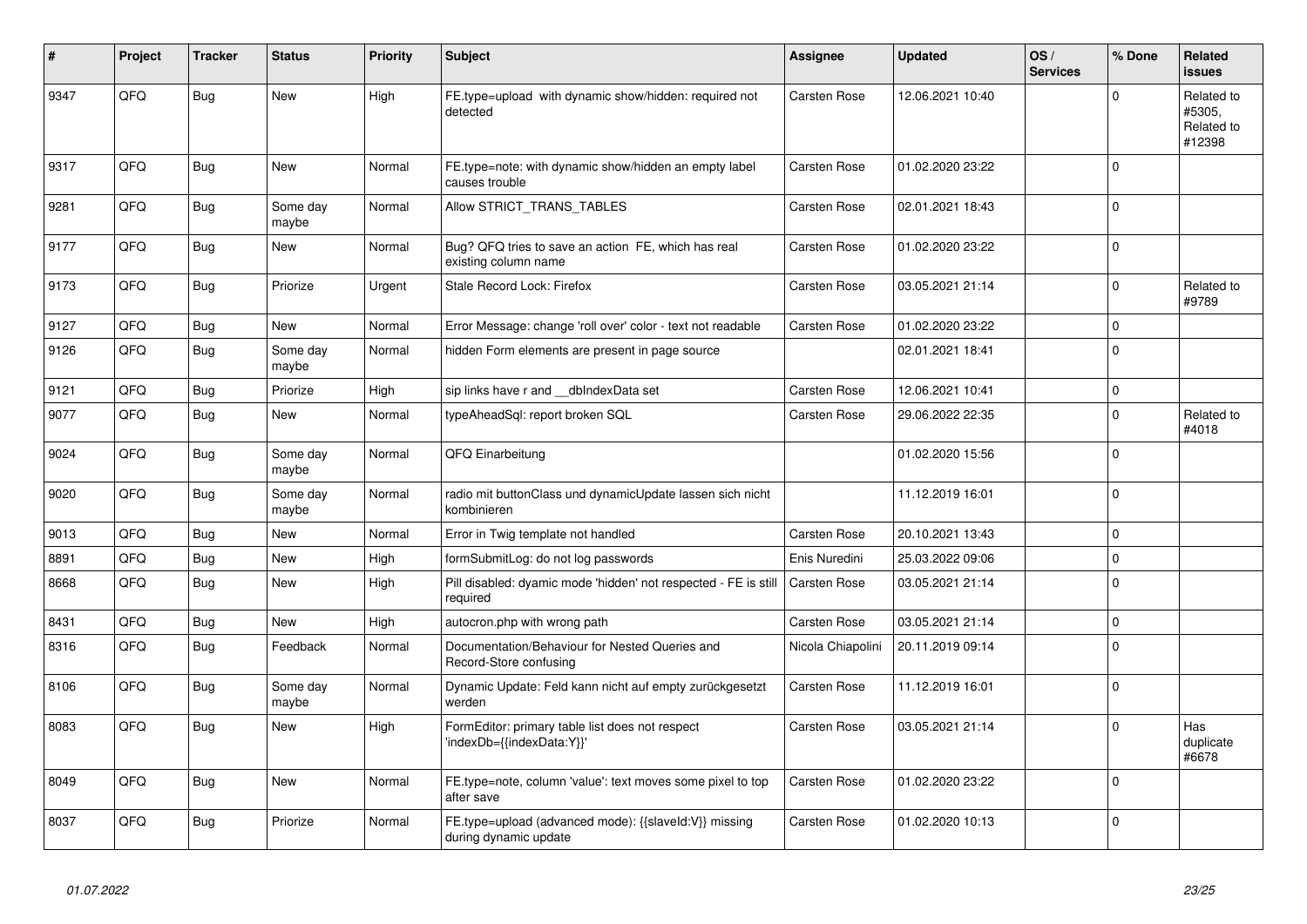| #    | Project | <b>Tracker</b> | <b>Status</b>     | <b>Priority</b> | <b>Subject</b>                                                                                                   | <b>Assignee</b>     | <b>Updated</b>   | OS/<br><b>Services</b> | % Done      | Related<br><b>issues</b> |
|------|---------|----------------|-------------------|-----------------|------------------------------------------------------------------------------------------------------------------|---------------------|------------------|------------------------|-------------|--------------------------|
| 7899 | QFQ     | <b>Bug</b>     | <b>New</b>        | High            | Fe.type=password / retype / required: always complain about Carsten Rose<br>missing value                        |                     | 03.05.2021 21:14 |                        | $\Omega$    |                          |
| 7890 | QFQ     | Bug            | New               | Normal          | FormElement 'required': extraButtonInfo not aligned                                                              | Carsten Rose        | 11.06.2021 21:17 |                        | $\Omega$    | Related to<br>#11517     |
| 7795 | QFQ     | Bug            | <b>New</b>        | Normal          | Readonly Form: Typeahead-Felder                                                                                  | Carsten Rose        | 01.02.2020 23:22 |                        | 0           | Related to<br>#10640     |
| 7685 | QFQ     | <b>Bug</b>     | <b>New</b>        | Normal          | Open FormElement from QFQ error message and save<br>modified record: error about missing {{formId:F}}            | Carsten Rose        | 01.02.2020 23:22 |                        | $\Omega$    |                          |
| 7656 | QFQ     | <b>Bug</b>     | Priorize          | Normal          | FE with required, 'pattern' and 'extraButtonLock': always<br>complain about missing value                        | Carsten Rose        | 01.02.2020 10:13 |                        | $\mathbf 0$ |                          |
| 7650 | QFQ     | <b>Bug</b>     | <b>New</b>        | High            | Optional do not show 'required' sign on FormElement                                                              | Carsten Rose        | 03.05.2021 21:14 |                        | $\Omega$    |                          |
| 7616 | QFQ     | <b>Bug</b>     | Priorize          | Normal          | Selectlist with Enum & Dynamic Update                                                                            | Carsten Rose        | 01.02.2020 10:13 |                        | $\mathbf 0$ |                          |
| 7574 | QFQ     | Bug            | <b>New</b>        | Normal          | Substitute error: form element not reported / dont parse<br>Form.note                                            | Carsten Rose        | 01.02.2020 23:21 |                        | $\Omega$    |                          |
| 7547 | QFQ     | <b>Bug</b>     | New               | Normal          | Error Message in afterSave: wrong parameter column<br>reported                                                   | Carsten Rose        | 01.02.2020 23:22 |                        | $\Omega$    |                          |
| 7524 | QFQ     | <b>Bug</b>     | New               | Normal          | QFQ throws a 'General Error' if 'fileadmin/protected/log/' is<br>not writeable                                   | <b>Carsten Rose</b> | 01.02.2020 23:22 |                        | $\Omega$    |                          |
| 7513 | QFQ     | <b>Bug</b>     | <b>New</b>        | Normal          | Radios not correct aligned                                                                                       | Carsten Rose        | 01.02.2020 23:22 |                        | $\Omega$    |                          |
| 7512 | QFQ     | <b>Bug</b>     | <b>New</b>        | Normal          | FE: inputType=number >> 'pattern' is not respected                                                               | Carsten Rose        | 01.02.2020 23:22 |                        | $\Omega$    |                          |
| 7456 | QFQ     | <b>Bug</b>     | Some day<br>maybe | Low             | Todos in Code: solve or make ticket                                                                              | Carsten Rose        | 16.09.2021 15:10 |                        | $\Omega$    |                          |
| 7402 | QFQ     | Bug            | Some day<br>maybe | Normal          | thumbnail cache: outdated picture when permission denied<br>and permission resolved.                             |                     | 01.02.2020 23:20 |                        | $\Omega$    |                          |
| 7281 | QFQ     | <b>Bug</b>     | Some day<br>maybe | Normal          | Subrecords: on large screen separator line too short                                                             |                     | 01.02.2020 23:19 |                        | $\Omega$    |                          |
| 7261 | QFQ     | <b>Bug</b>     | <b>New</b>        | Normal          | Report pathFilename for user without path, only the filename                                                     | <b>Carsten Rose</b> | 01.02.2020 23:21 |                        | $\Omega$    |                          |
| 7219 | QFQ     | <b>Bug</b>     | New               | Normal          | typeSheadSql / typeAheadSqlPrefetch: change to curly<br>braces                                                   | Carsten Rose        | 01.02.2020 23:21 |                        | $\Omega$    |                          |
| 7101 | QFQ     | Bug            | Some day<br>maybe | Normal          | 'form' in SIP and 'report' - breaks                                                                              |                     | 01.02.2020 23:20 |                        | $\Omega$    |                          |
| 7014 | QFQ     | <b>Bug</b>     | New               | Normal          | Sending invalid emails succeeds when<br>debug.redirectAllMailTo is set                                           | Carsten Rose        | 01.02.2020 23:21 |                        | $\Omega$    |                          |
| 7002 | QFQ     | <b>Bug</b>     | <b>New</b>        | Normal          | Dynamic Update: row does not disappear / appear                                                                  | Carsten Rose        | 01.02.2020 23:22 |                        | $\mathbf 0$ |                          |
| 6912 | QFQ     | <b>Bug</b>     | New               | Normal          | error Message Var 'deadline' already set in SIP - in Form<br>with FE.value={{deadline:R:::{{deadlinePeriod:Y}}}} | Carsten Rose        | 01.02.2020 23:21 |                        | $\Omega$    |                          |
| 6677 | QFQ     | Bug            | New               | Normal          | Error message FE Action Element: no/wrong FE reference<br>who cause the problem.                                 | Carsten Rose        | 01.02.2020 23:21 |                        | $\mathbf 0$ |                          |